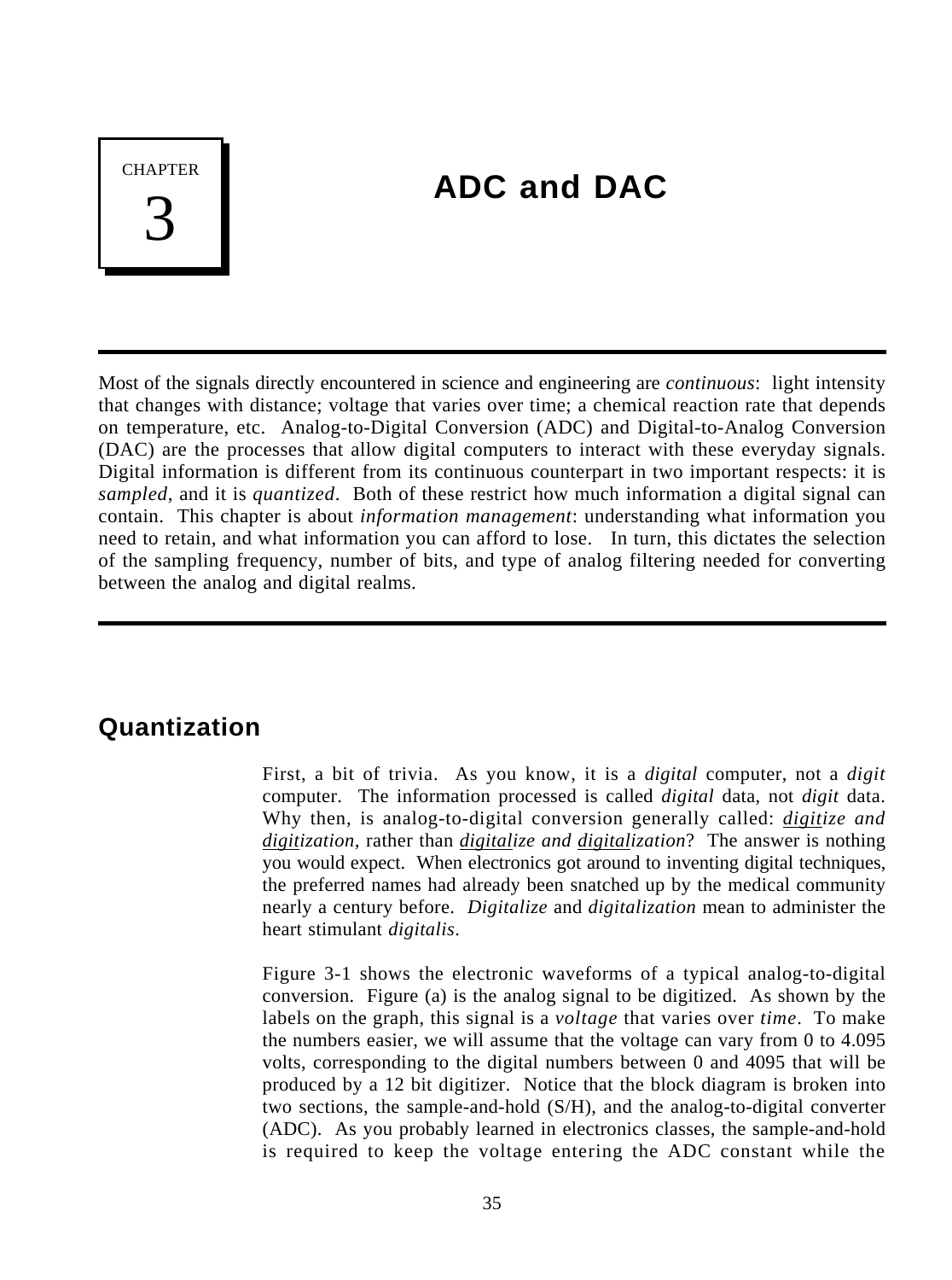#### 36 *The Scientist and Engineer's Guide to Digital Signal Processing*

conversion is taking place. However, this is *not* the reason it is shown here; breaking the digitization into these two stages is an important theoretical model for understanding digitization. The fact that it happens to look like common electronics is just a fortunate bonus.

As shown by the difference between (a) and (b), the output of the sample-andhold is allowed to change only at periodic intervals, at which time it is made identical to the instantaneous value of the input signal. Changes in the input signal that occur between these sampling times are completely ignored. That is, **sampling** converts the *independent variable* (time in this example) from continuous to discrete.

As shown by the difference between (b) and (c), the ADC produces an integer value between 0 and 4095 for each of the flat regions in (b). This introduces an error, since each plateau can be *any* voltage between 0 and 4.095 volts. For example, both 2.56000 volts and 2.56001 volts will be converted into digital number 2560. In other words, **quantization** converts the *dependent variable* (voltage in this example) from continuous to discrete.

Notice that we carefully avoid comparing (a) and (c), as this would lump the sampling and quantization together. It is important that we analyze them separately because they degrade the signal in different ways, as well as being controlled by different parameters in the electronics. There are also cases where one is used without the other. For instance, sampling without quantization is used in switched capacitor filters.

First we will look at the effects of quantization. Any one sample in the digitized signal can have a maximum error of **±½ LSB** (**Least Significant Bit**, jargon for the distance between adjacent quantization levels). Figure (d) shows the quantization error for this particular example, found by subtracting (b) from (c), with the appropriate conversions. In other words, the digital output (c), is equivalent to the continuous input (b), *plus* a quantization error (d). An important feature of this analysis is that the quantization error appears very much like *random noise*.

This sets the stage for an important model of quantization error. In most cases, *quantization results in nothing more than the addition of a specific amount of random noise to the signal*. The additive noise is uniformly distributed between  $\pm$ 1/2 LSB, has a mean of zero, and a standard deviation of  $1/\sqrt{12}$  LSB  $(-0.29$  LSB). For example, passing an analog signal through an 8 bit digitizer adds an rms noise of: 0.29 /256 , or about 1/900 of the full scale value. A 12 bit conversion adds a noise of:  $0.29/4096 \approx 1/14,000$ , while a 16 bit conversion adds:  $0.29/65536 \approx 1/227,000$ . Since quantization error is a random noise, the *number of bits* determines the *precision* of the data. For example, you might make the statement: "We increased the precision of the measurement from 8 to 12 bits."

This model is extremely powerful, because the random noise generated by quantization will simply add to whatever noise is already present in the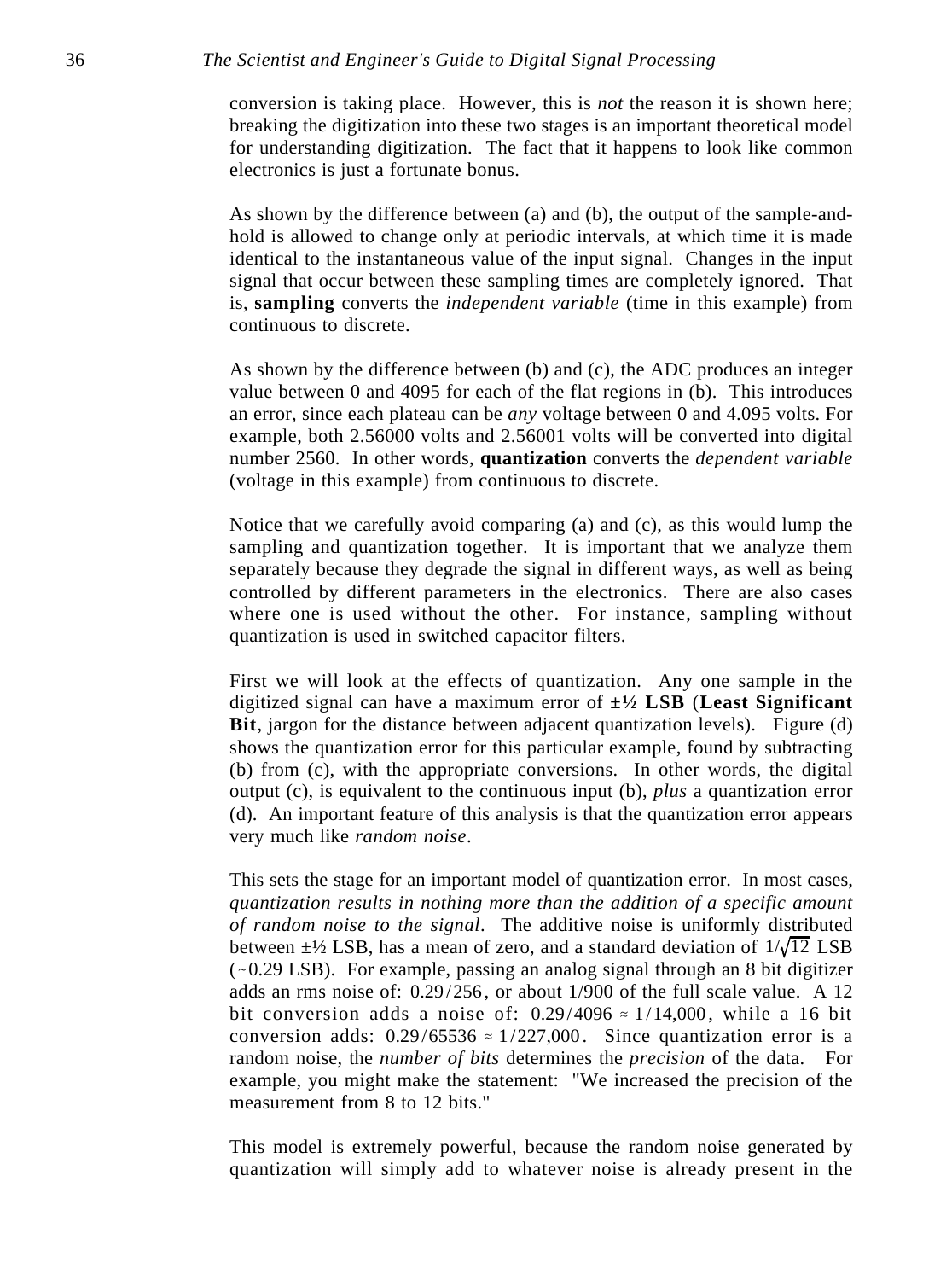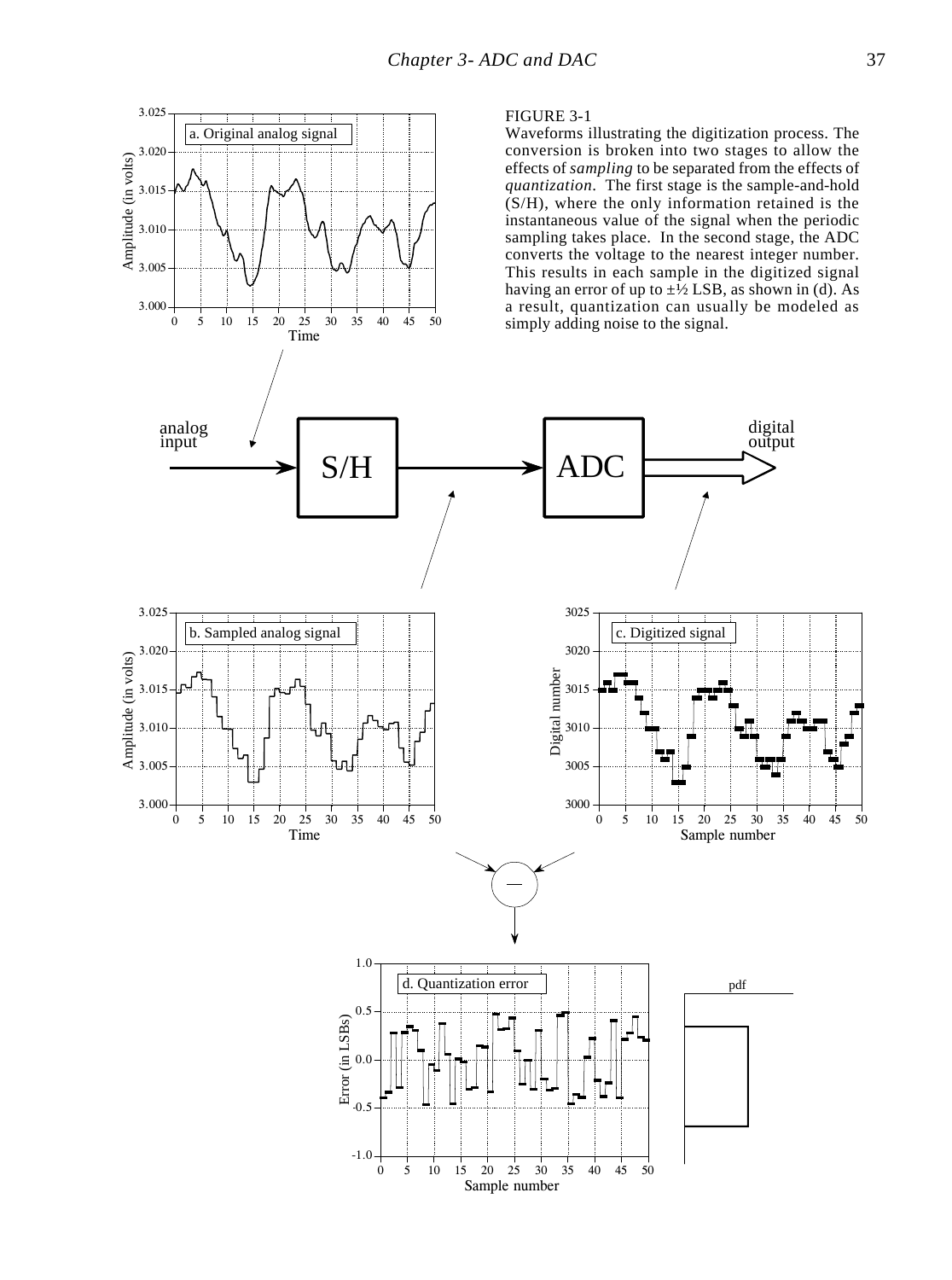analog signal. For example, imagine an analog signal with a maximum amplitude of 1.0 volt, and a random noise of 1.0 millivolt rms. Digitizing this signal to 8 bits results in 1.0 volt becoming digital number 255, and 1.0 millivolt becoming 0.255 LSB. As discussed in the last chapter, random noise signals are combined by adding their *variances*. That is, the signals are added in quadrature:  $\sqrt{A^2 + B^2} = C$ . The total noise on the digitized signal is therefore given by:  $\sqrt{0.255^2 + 0.29^2} = 0.386$  LSB. This is an increase of about 50% over the noise already in the analog signal. Digitizing this same signal to 12 bits would produce virtually no increase in the noise, and *nothing* would be lost due to quantization. When faced with the decision of how many bits are needed in a system, ask two questions: (1) How much noise is *already* present in the analog signal? (2) How much noise can be *tolerated* in the digital signal?

When isn't this model of quantization valid? Only when the quantization error cannot be treated as random. The only common occurrence of this is when the analog signal remains at about the same value for many consecutive samples, as is illustrated in Fig. 3-2a. The output remains *stuck* on the same digital number for many samples in a row, even though the analog signal may be changing up to  $\pm$ <sup>1</sup>/<sub>2</sub> LSB. Instead of being an additive random noise, the quantization error now looks like a thresholding effect or weird distortion.

**Dithering** is a common technique for improving the digitization of these slowly varying signals. As shown in Fig. 3-2b, a small amount of random noise is added to the analog signal. In this example, the added noise is normally distributed with a standard deviation of 2/3 LSB, resulting in a peakto-peak amplitude of about 3 LSB. Figure (c) shows how the addition of this dithering noise has affected the digitized signal. Even when the original analog signal is changing by less than  $\pm \frac{1}{2}$  LSB, the added noise causes the digital output to randomly toggle between adjacent levels.

To understand how this improves the situation, imagine that the input signal is a constant analog voltage of 3.0001 volts, making it one-tenth of the way between the digital levels 3000 and 3001. Without dithering, taking 10,000 samples of this signal would produce 10,000 identical numbers, all having the value of 3000. Next, repeat the thought experiment with a small amount of dithering noise added. The 10,000 values will now oscillate between two (or more) levels, with about 90% having a value of 3000, and 10% having a value of 3001. Taking the average of all 10,000 values results in something close to 3000.1. Even though a single measurement has the inherent  $\pm \frac{1}{2}$  LSB limitation, the statistics of a large number of the samples can do much better. This is quite a strange situation: *adding noise provides more information*.

Circuits for dithering can be quite sophisticated, such as using a computer to generate random numbers, and then passing them through a DAC to produce the added noise. After digitization, the computer can *subtract*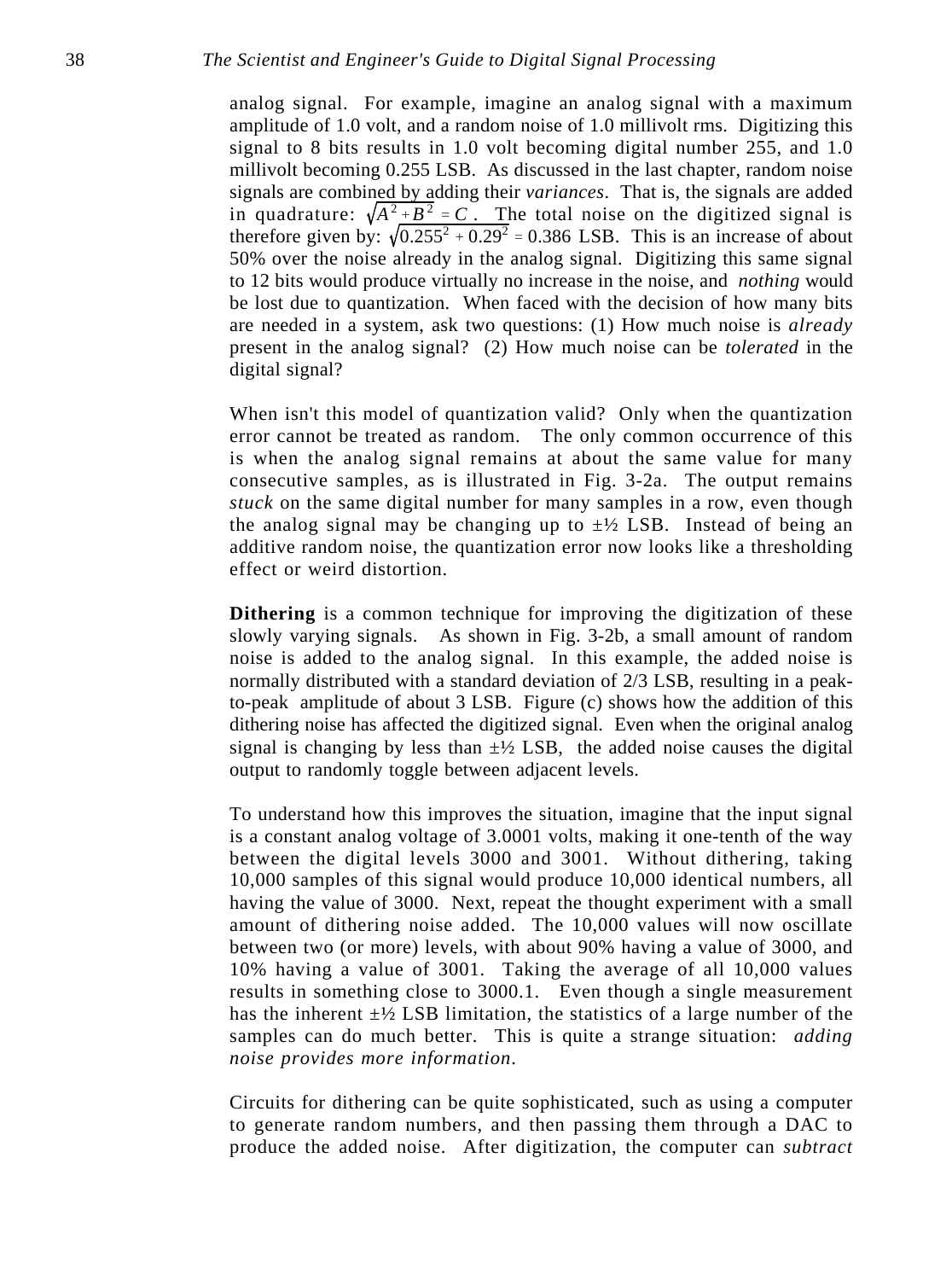

Illustration of dithering. Figure (a) shows how an analog signal that varies less than  $\pm\frac{1}{2}$  LSB can become *stuck* on the same quantization level during digitization. Dithering improves this situation by adding a small amount of random noise to the analog signal, such as shown in (b). In this example, the added noise is normally distributed with a standard deviation of 2/3 LSB. As shown in (c), the added noise causes the digitized signal to toggle between adjacent quantization levels, providing more information



the random numbers from the digital signal using floating point arithmetic. This elegant technique is called **subtractive dither**, but is only used in the most elaborate systems. The simplest method, although not always possible, is to use the noise already present in the analog signal for dithering.

# **The Sampling Theorem**

about the original signal.

FIGURE 3-2

The definition of *proper sampling* is quite simple. Suppose you sample a continuous signal in some manner. If you can exactly *reconstruct* the analog signal from the samples, you must have done the sampling *properly*. Even if the sampled data appears confusing or incomplete, the key information has been captured if you can reverse the process.

Figure 3-3 shows several sinusoids before and after digitization. The continious line represents the analog signal entering the ADC, while the square markers are the digital signal leaving the ADC. In (a), the analog signal is a constant DC value, a cosine wave of *zero* frequency. Since the analog signal is a series of straight lines between each of the samples, all of the information needed to reconstruct the analog signal is contained in the digital data. According to our definition, this is *proper sampling.*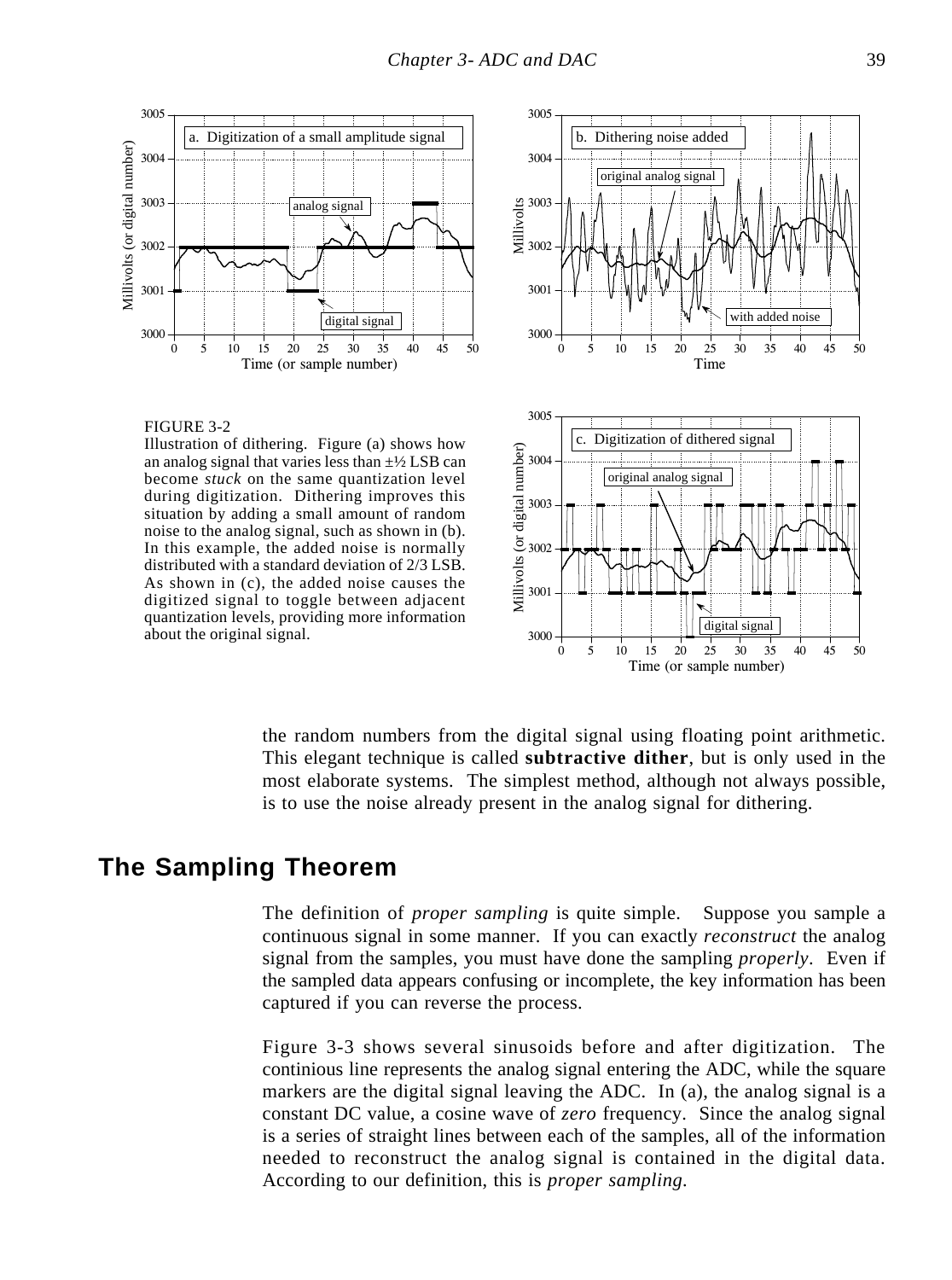The sine wave shown in (b) has a frequency of 0.09 of the sampling rate. This might represent, for example, a 90 cycle/second sine wave being sampled at 1000 samples/second. Expressed in another way, there are 11.1 samples taken over each complete cycle of the sinusoid. This situation is more complicated than the previous case, because the analog signal cannot be reconstructed by simply drawing straight lines between the data points. Do these samples properly represent the analog signal? The answer is yes, because no other sinusoid, or combination of sinusoids, will produce this pattern of samples (within the reasonable constraints listed below). These samples correspond to only one analog signal, and therefore the analog signal can be exactly reconstructed. Again, an instance of *proper sampling*.

In (c), the situation is made more difficult by increasing the sine wave's frequency to 0.31 of the sampling rate. This results in only 3.2 samples per sine wave cycle. Here the samples are so sparse that they don't even appear to follow the general trend of the analog signal. Do these samples properly represent the analog waveform? Again, the answer is yes, and for exactly the same reason. The samples are a unique representation of the analog signal. All of the information needed to reconstruct the continuous waveform is contained in the digital data. How you go about doing this will be discussed later in this chapter. Obviously, it must be more sophisticated than just drawing straight lines between the data points. As strange as it seems, this is *proper sampling* according to our definition.

In (d), the analog frequency is pushed even higher to 0.95 of the sampling rate, with a mere 1.05 samples per sine wave cycle. Do these samples properly represent the data? *No, they don't!* The samples represent a *different* sine wave from the one contained in the analog signal. In particular, the original sine wave of 0.95 frequency misrepresents itself as a sine wave of 0.05 frequency in the digital signal. This phenomenon of sinusoids changing frequency during sampling is called **aliasing**. Just as a criminal might take on an assumed name or identity (an *alias*), the sinusoid assumes another frequency that is not its own. Since the digital data is no longer uniquely related to a particular analog signal, an unambiguous reconstruction is impossible. There is nothing in the sampled data to suggest that the original analog signal had a frequency of 0.95 rather than 0.05. The sine wave has hidden its true identity completely; the perfect crime has been committed! According to our definition, this is an example of *improper sampling*.

This line of reasoning leads to a milestone in DSP, the **sampling theorem**. Frequently this is called the *Shannon* sampling theorem, or the *Nyquist* sampling theorem, after the authors of 1940s papers on the topic. The sampling theorem indicates that a continuous signal can be properly sampled, *only if it does not contain frequency components above one-half of the sampling rate*. For instance, a sampling rate of 2,000 samples/second requires the analog signal to be composed of frequencies below 1000 cycles/second. If frequencies above this limit *are* present in the signal, they will be aliased to frequencies between 0 and 1000 cycles/second, combining with whatever information that was legitimately there.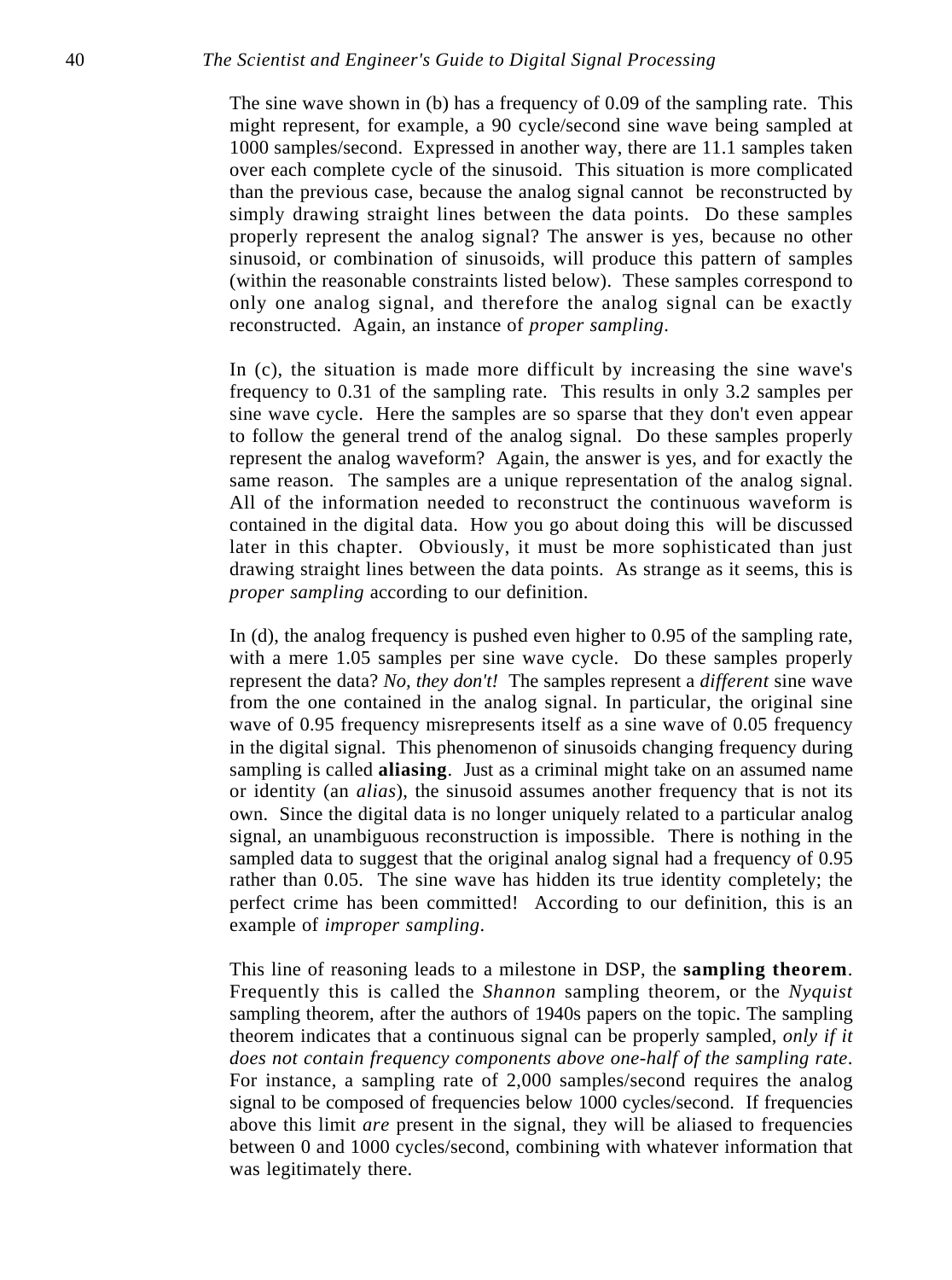

Illustration of proper and improper sampling. A continuous signal is sampled *properly* if the samples contain all the information needed to recreated the original waveform. Figures (a), (b), and (c) illustrate *proper sampling* of three sinusoidal waves. This is certainly not obvious, since the samples in (c) do not even appear to capture the shape of the waveform. Nevertheless, each of these continuous signals forms a unique one-to-one pair with its pattern of samples. This guarantees that reconstruction can take place. In (d), the frequency of the analog sine wave is greater than the Nyquist frequency (one-half of the sampling rate). This results in *aliasing*, where the frequency of the sampled data is different from the frequency of the continuous signal. Since aliasing has corrupted the information, the original signal

Two terms are widely used when discussing the sampling theorem: the **Nyquist frequency** and the **Nyquist rate**. Unfortunately, their meaning is not standardized. To understand this, consider an analog signal composed of frequencies between DC and 3 kHz. To properly digitize this signal it must be sampled at 6,000 samples/sec (6 kHz) or higher. Suppose we choose to sample at 8,000 samples/sec (8 kHz), allowing frequencies between DC and 4 kHz to be properly represented. In this situation their are four important frequencies: (1) the highest frequency in the signal, 3 kHz; (2) twice this frequency, 6 kHz; (3) the sampling rate, 8 kHz; and (4) one-half the sampling rate, 4 kHz. Which of these four is the *Nyquist frequency* and which is the *Nyquist rate*? It depends who you ask! All of the possible combinations are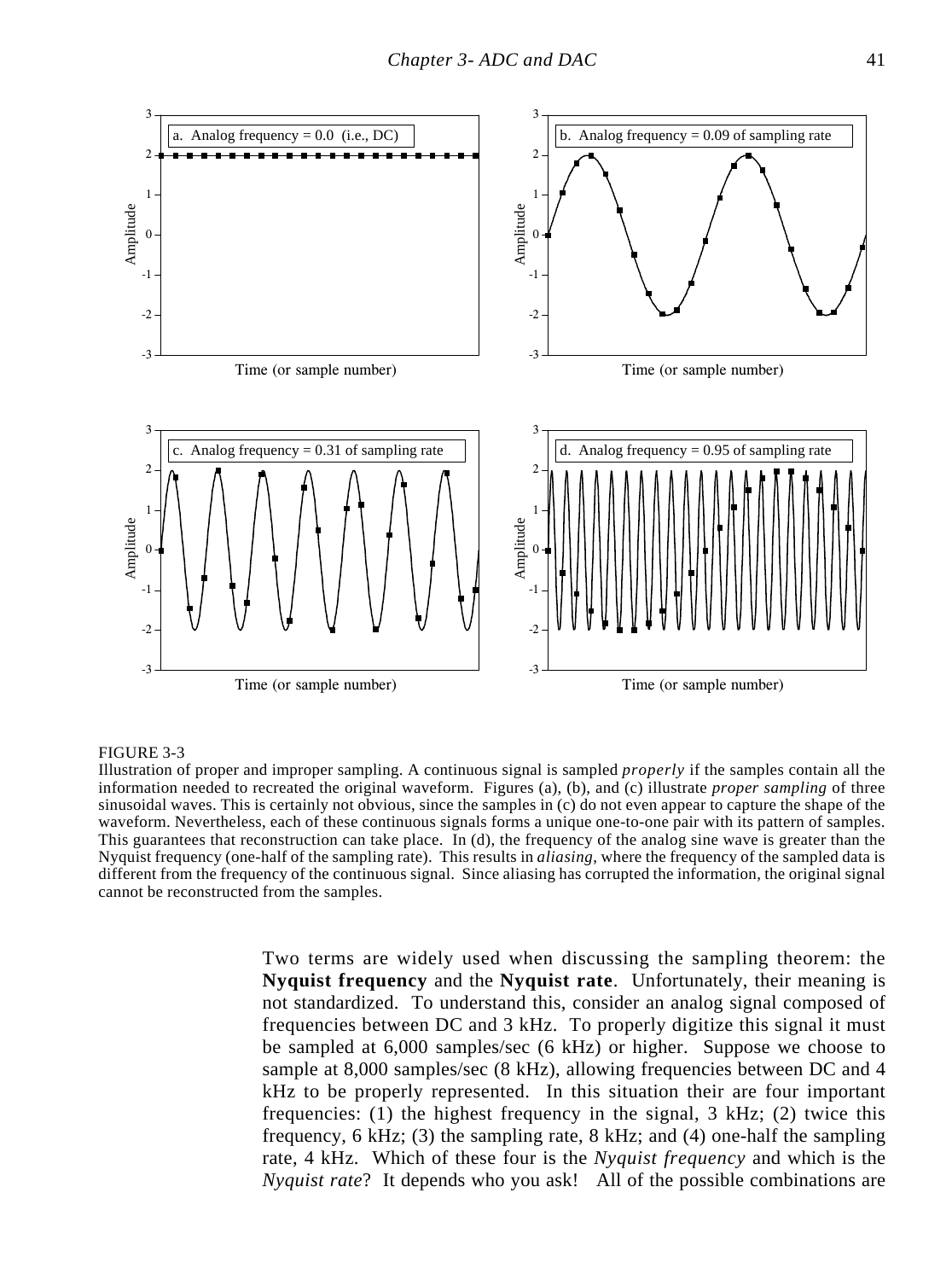used. Fortunately, most authors are careful to define how they are using the terms. In this book, they are both used to mean *one-half the sampling rate*.

Figure 3-4 shows how frequencies are changed during aliasing. The key point to remember is that a digital signal *cannot* contain frequencies above one-half the sampling rate (i.e., the Nyquist frequency/rate). When the frequency of the continuous wave is below the Nyquist rate, the frequency of the sampled data is a match. However, when the continuous signal's frequency is above the Nyquist rate, aliasing *changes* the frequency into something that *can* be represented in the sampled data. As shown by the zigzagging line in Fig. 3-4, every continuous frequency above the Nyquist rate has a corresponding digital frequency between zero and one-half the sampling rate. If there happens to be a sinusoid already at this lower frequency, the aliased signal will add to it, resulting in a loss of information. Aliasing is a double curse; information can be lost about the higher *and* the lower frequency. Suppose you are given a digital signal containing a frequency of 0.2 of the sampling rate. If this signal were obtained by proper sampling, the original analog signal *must* have had a frequency of 0.2. If aliasing took place during sampling, the digital frequency of 0.2 could have come from any one of an infinite number of frequencies in the analog signal:  $0.2, 0.8, 1.2, 1.8, 2.2, ...$ .

Just as aliasing can change the frequency during sampling, it can also change the *phase*. For example, look back at the aliased signal in Fig. 3-3d. The aliased digital signal is *inverted* from the original analog signal; one is a sine wave while the other is a negative sine wave. In other words, aliasing has changed the frequency *and* introduced a  $180^{\circ}$  phase shift. Only two phase shifts are possible:  $0^{\circ}$  (no phase shift) and  $180^{\circ}$  (inversion). The zero phase shift occurs for analog frequencies of 0 to 0.5, 1.0 to 1.5, 2.0 to 2.5, etc. An inverted phase occurs for analog frequencies of 0.5 to 1.0, 1.5 to 2.0, 2.5 to 3.0, and so on.

Now we will dive into a more detailed analysis of sampling and how aliasing occurs. Our overall goal is to understand what happens to the information when a signal is converted from a continuous to a discrete form. The problem is, these are very different things; one is a *continuous waveform* while the other is an *array of numbers*. This "apples-to-oranges" comparison makes the analysis very difficult. The solution is to introduce a theoretical concept called the **impulse train**.

Figure 3-5a shows an example analog signal. Figure (c) shows the signal sampled by using an *impulse train*. The impulse train is a continuous signal consisting of a series of narrow spikes (impulses) that match the original signal at the sampling instants. Each impulse is infinitesimally narrow, a concept that will be discussed in Chapter 13. Between these sampling times the value of the waveform is zero. Keep in mind that the impulse train is a *theoretical* concept, not a waveform that can exist in an electronic circuit. Since both the original analog signal and the impulse train are continuous waveforms, we can make an "apples-apples" comparison between the two.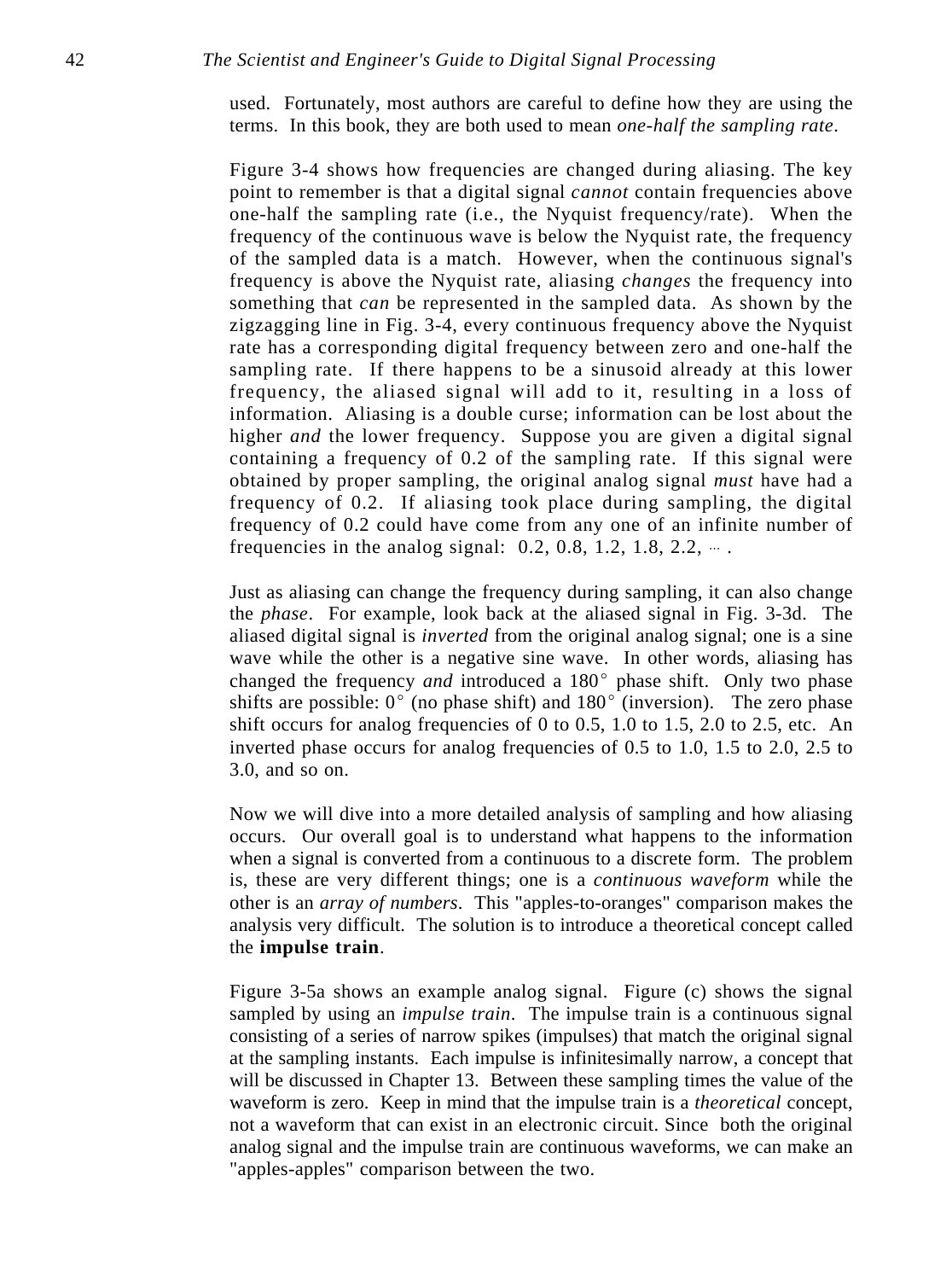

Conversion of analog frequency into digital frequency during sampling. Continuous signals with a frequency less than one-half of the sampling rate are directly converted into the corresponding digital frequency. Above one-half of the sampling rate, aliasing takes place, resulting in the frequency being misrepresented in the digital data. Aliasing always changes a higher frequency into a lower frequency between 0 and 0.5. In addition, aliasing may also change the phase of the signal by 180 degrees.

Now we need to examine the relationship between the impulse train and the discrete signal (an array of numbers). This one is easy; in terms of *information content*, they are *identical*. If one is known, it is trivial to calculate the other. Think of these as different ends of a bridge crossing between the analog and digital worlds. This means we have achieved our overall goal once we understand the consequences of changing the waveform in Fig. 3-5a into the waveform in Fig. 3.5c.

Three continuous waveforms are shown in the left-hand column in Fig. 3-5. The corresponding *frequency spectra* of these signals are displayed in the righthand column. This should be a familiar concept from your knowledge of electronics; every waveform can be viewed as being composed of sinusoids of varying amplitude and frequency. Later chapters will discuss the frequency domain in detail. (You may want to revisit this discussion after becoming more familiar with frequency spectra).

Figure (a) shows an analog signal we wish to sample. As indicated by its frequency spectrum in (b), it is composed only of frequency components between 0 and about 0.33  $f_s$ , where  $f_s$  is the sampling frequency we intend to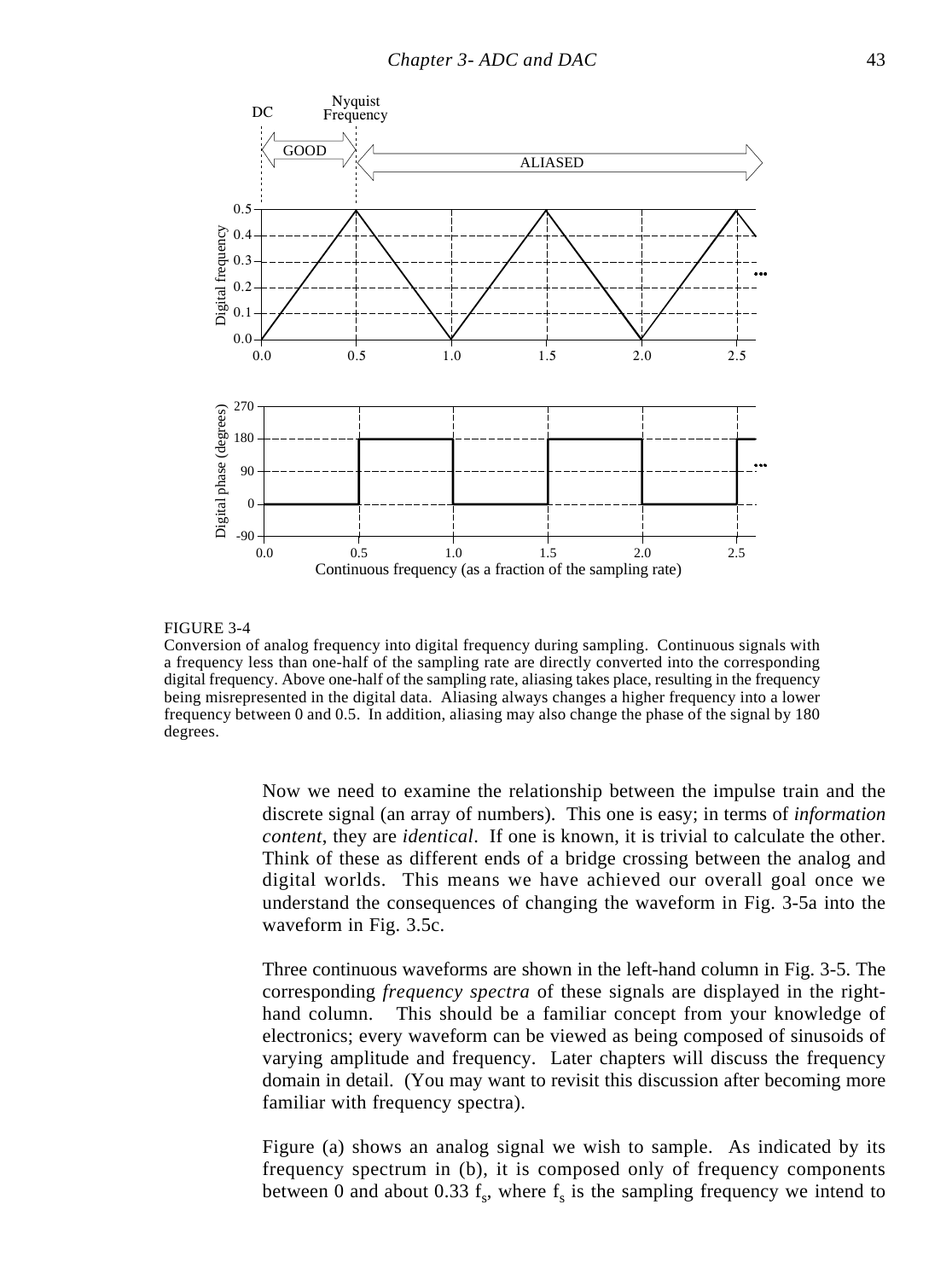use. For example, this might be a speech signal that has been filtered to remove all frequencies above 3.3 kHz. Correspondingly,  $f_s$  would be 10 kHz (10,000 samples/second), our intended sampling rate.

Sampling the signal in (a) by using an impulse train produces the signal shown in (c), and its frequency spectrum shown in (d). This spectrum is a *duplication* of the spectrum of the original signal. Each multiple of the sampling frequency,  $f_s$ ,  $2f_s$ ,  $3f_s$ ,  $4f_s$ , etc., has received a *copy* and a *left-forright flipped copy* of the original frequency spectrum. The copy is called the **upper sideband**, while the flipped copy is called the **lower sideband**. Sampling has generated *new* frequencies. Is this proper sampling? The answer is yes, because the signal in (c) can be transformed back into the signal in (a) by eliminating all frequencies above  $\frac{1}{2}f_s$ . That is, an analog low-pass filter will convert the impulse train, (b), back into the original analog signal, (a).

If you are already familiar with the basics of DSP, here is a more technical explanation of why this spectral duplication occurs. (Ignore this paragraph if you are new to DSP). In the time domain, sampling is achieved by multiplying the original signal by an impulse train of *unity amplitude* spikes. The frequency spectrum of this unity amplitude impulse train is also a unity amplitude impulse train, with the spikes occurring at multiples of the sampling frequency,  $f_s$ ,  $2f_s$ ,  $3f_s$ ,  $4f_s$ , etc. When two time domain signals are multiplied, their frequency spectra are convolved. This results in the original spectrum being duplicated to the location of each spike in the impulse train's spectrum. Viewing the original signal as composed of both positive and negative frequencies accounts for the upper and lower sidebands, respectively. This is the same as amplitude modulation, discussed in Chapter 10.

Figure (e) shows an example of *improper sampling*, resulting from too low of sampling rate. The analog signal still contains frequencies up to 3.3 kHz, but the sampling rate has been lowered to 5 kHz. Notice that  $f_s$ ,  $2f_s$ ,  $3f_s$   $\cdots$  along the horizontal axis are spaced closer in (f) than in (d). The frequency spectrum, (f), shows the problem: the duplicated portions of the spectrum have invaded the band between zero and one-half of the sampling frequency. Although (f) shows these overlapping frequencies as retaining their separate identity, in actual practice they add together forming a single confused mess. Since there is no way to separate the overlapping frequencies, information is lost, and the original signal cannot be reconstructed. This overlap occurs when the analog signal contains frequencies greater than one-half the sampling rate, that is, we have proven the sampling theorem.

# **Digital-to-Analog Conversion**

In theory, the simplest method for digital-to-analog conversion is to pull the samples from memory and convert them into an *impulse train*. This is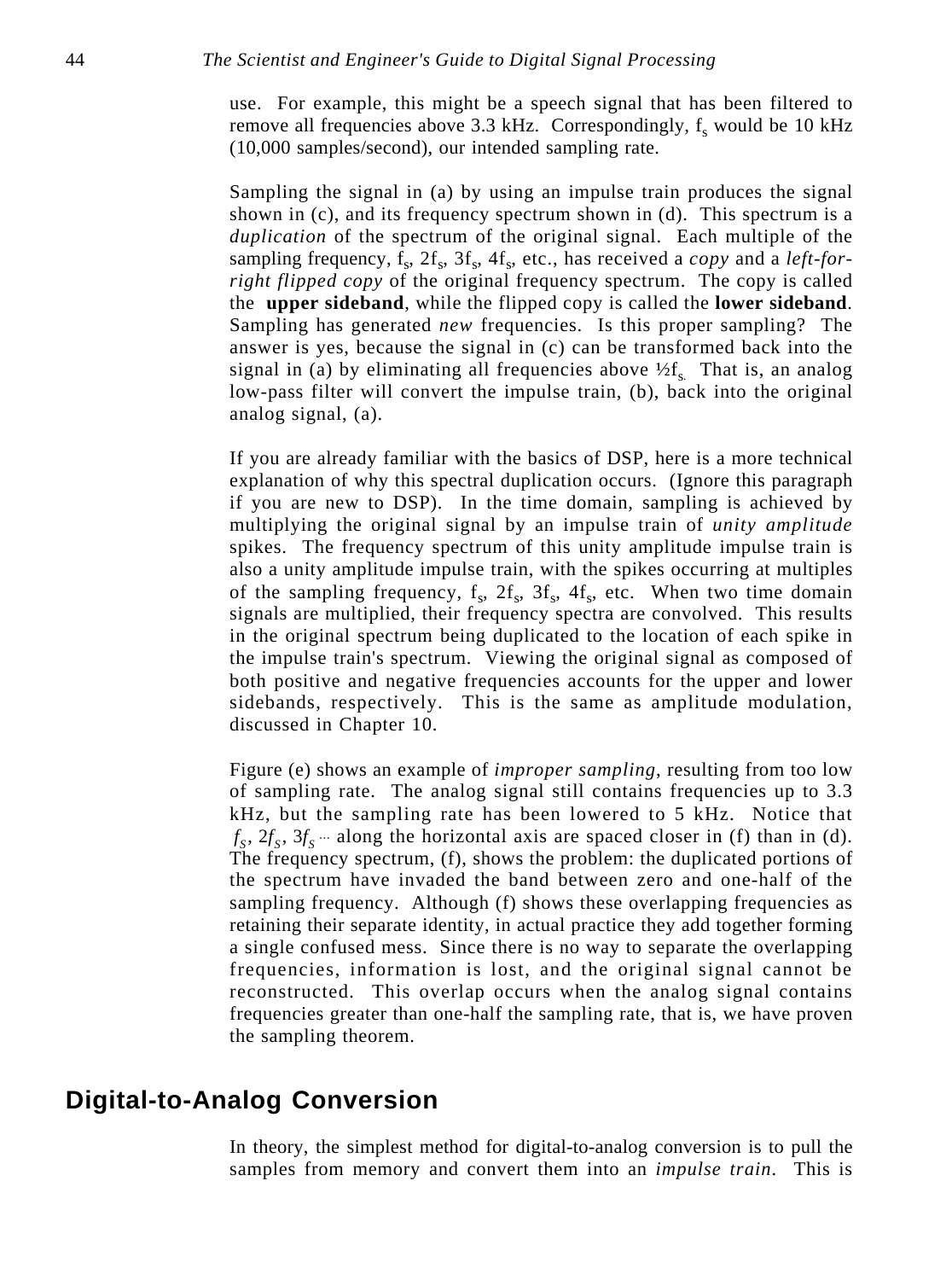

The sampling theorem in the time and frequency domains. Figures (a) and (b) show an analog signal composed of frequency components between zero and 0.33 of the sampling frequency,  $f_s$ . In (c), the analog signal is sampled by converting it to an impulse train. In the frequency domain, (d), this results in the spectrum being duplicated into an infinite number of upper and lower sidebands. Since the original frequencies in (b) exist undistorted in (d), proper sampling has taken place. In comparison, the analog signal in (e) is sampled at 0.66 of the sampling frequency, a value exceeding the Nyquist rate. This results in aliasing, indicated by the sidebands in (f) overlapping.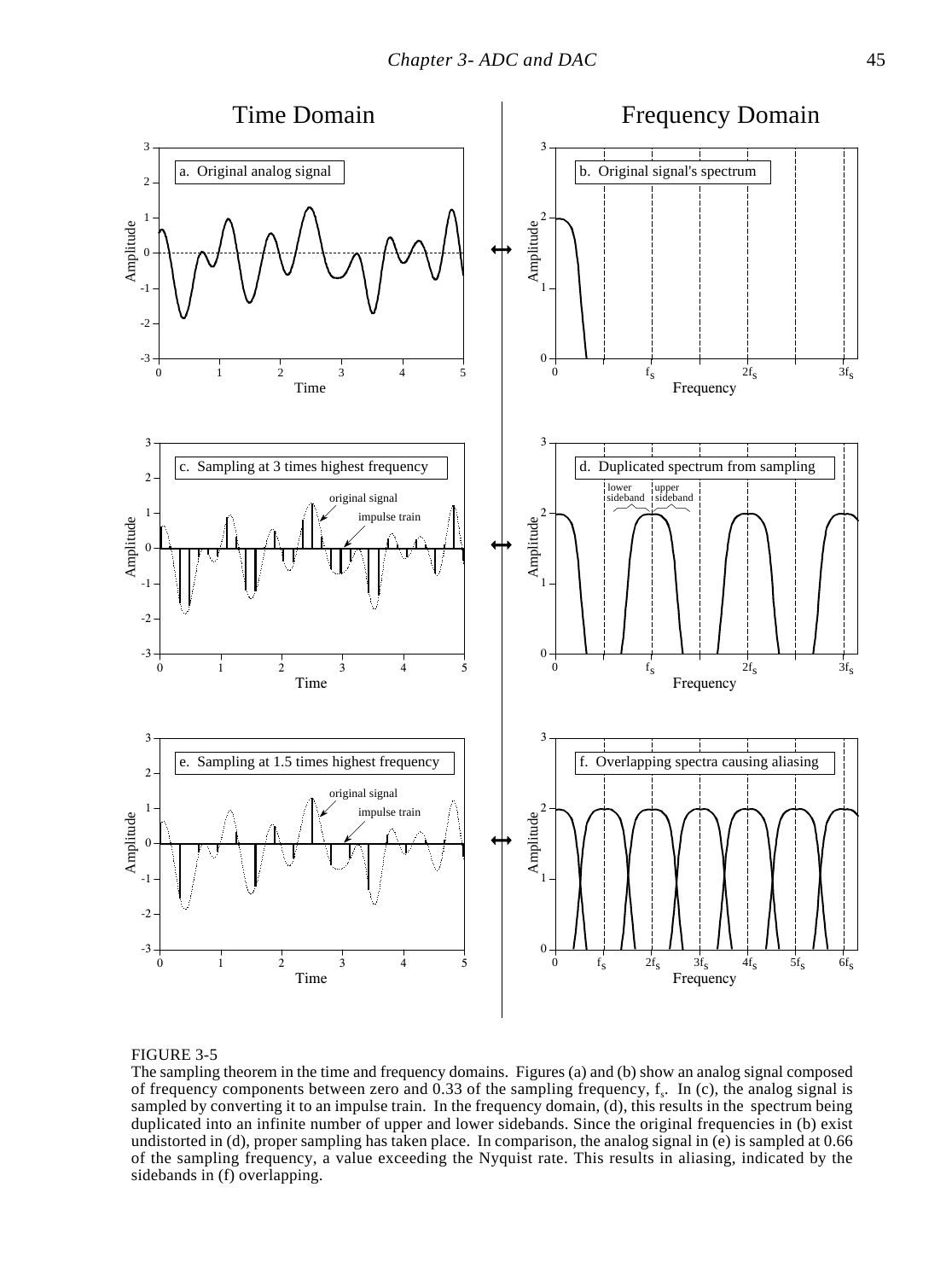illustrated in Fig. 3-6a, with the corresponding frequency spectrum in (b). As just described, the original analog signal can be perfectly reconstructed by passing this impulse train through a low-pass filter, with the cutoff frequency equal to one-half of the sampling rate. In other words, the original signal and the impulse train have identical frequency spectra below the Nyquist frequency (one-half the sampling rate). At higher frequencies, the impulse train contains a duplication of this information, while the original analog signal contains nothing (assuming aliasing did not occur).

While this method is mathematically pure, it is difficult to generate the required narrow pulses in electronics. To get around this, nearly all DACs operate by holding the last value until another sample is received. This is called a **zeroth-order hold**, the DAC equivalent of the sample-and-hold used during ADC. (A first-order hold is straight lines between the points, a second-order hold uses parabolas, etc.). The zeroth-order hold produces the staircase appearance shown in (c).

In the frequency domain, the zeroth-order hold results in the spectrum of the impulse train being *multiplied* by the dark curve shown in (d), given by the equation:

> |<br>|<br>|<br>| |<br>|<br>|

#### EQUATION 3-1 High frequency amplitude reduction due to the zeroth-order hold. This curve is plotted in Fig. 3-6d. The sampling frequency is represented by  $f_s$ . For  $f = 0$ ,  $H(f) = 1$ .  $H(f) =$ |<br>|<br>|<br>| |<br>|<br>|  $\sin(\pi f/f_s)$  $\pi f/f_s$

This is of the general form:  $\sin(\pi x)/(\pi x)$ , called the **sinc function** or  $\sin c(x)$ . The sinc function is very common in DSP, and will be discussed in more detail in later chapters. If you already have a background in this material, the zerothorder hold can be understood as the convolution of the impulse train with a rectangular pulse, having a width equal to the sampling period. This results in the frequency domain being *multiplied* by the Fourier transform of the rectangular pulse, i.e., the sinc function. In Fig. (d), the light line shows the frequency spectrum of the impulse train (the "correct" spectrum), while the dark line shows the sinc. The frequency spectrum of the zeroth order hold signal is equal to the product of these two curves.

The analog filter used to convert the zeroth-order hold signal, (c), into the reconstructed signal, (f), needs to do two things: (1) remove all frequencies above one-half of the sampling rate, and (2) boost the frequencies by the reciprocal of the zeroth-order hold's effect, i.e., *1/sinc(x)*. This amounts to an amplification of about 36% at one-half of the sampling frequency. Figure (e) shows the ideal frequency response of this analog filter.

This  $1/sinc(x)$  frequency boost can be handled in four ways: (1) ignore it and accept the consequences, (2) design an analog filter to include the  $1/sinc(x)$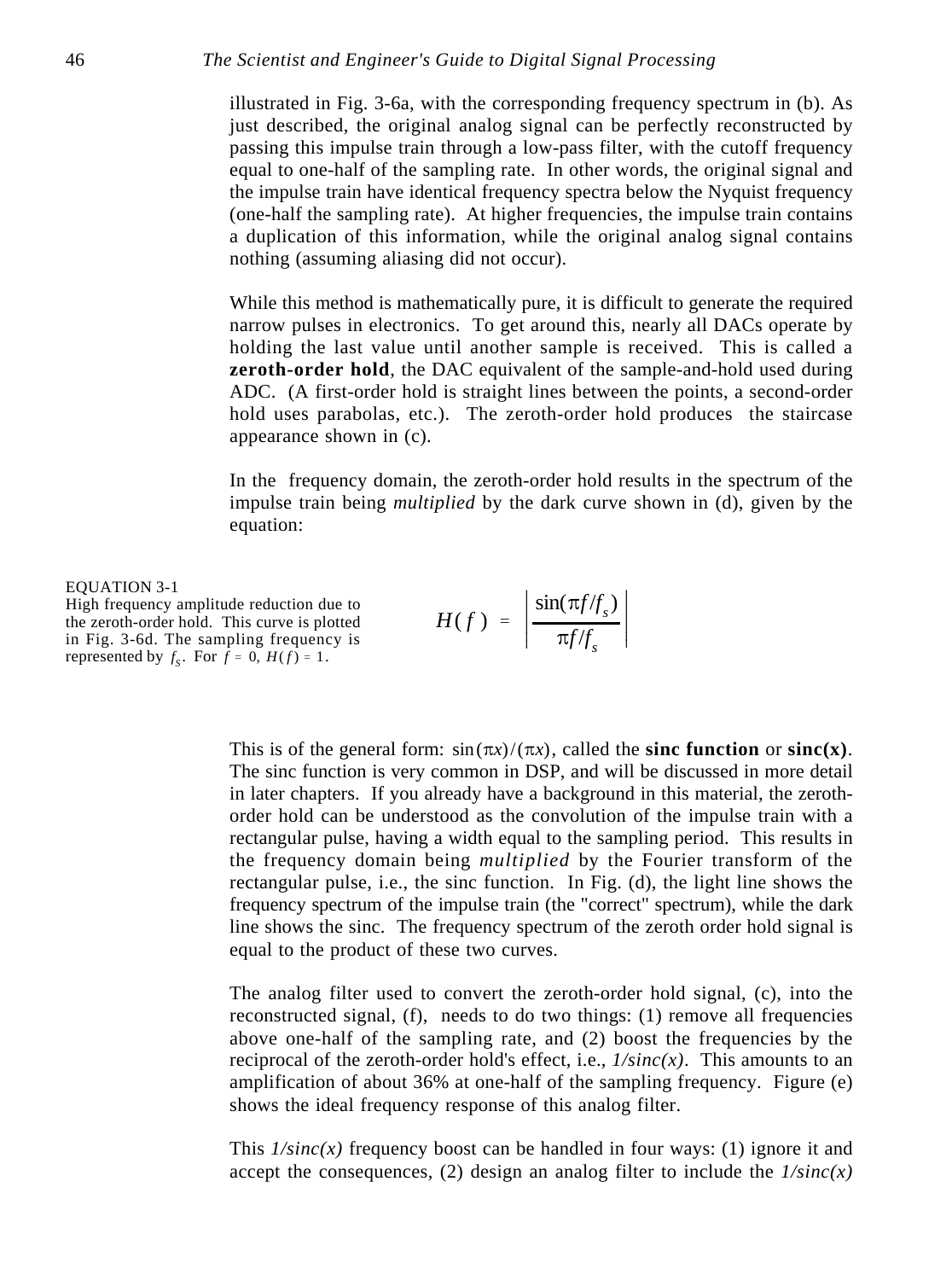

Analysis of digital-to-analog conversion. In (a), the digital data are converted into an impulse train, with the spectrum in (b). This is changed into the reconstructed signal, (f), by using an electronic low-pass filter to remove frequencies above one-half the sampling rate [compare (b) and (g)]. However, most electronic DACs create a zeroth-order hold waveform, (c), instead of an impulse train. The spectrum of the zeroth-order hold is equal to the spectrum of the impulse train multiplied by the sinc function shown in (d). To convert the zeroth-order hold into the reconstructed signal, the analog filter must remove all frequencies above the Nyquist rate, *and* correct for the sinc, as shown in (e).



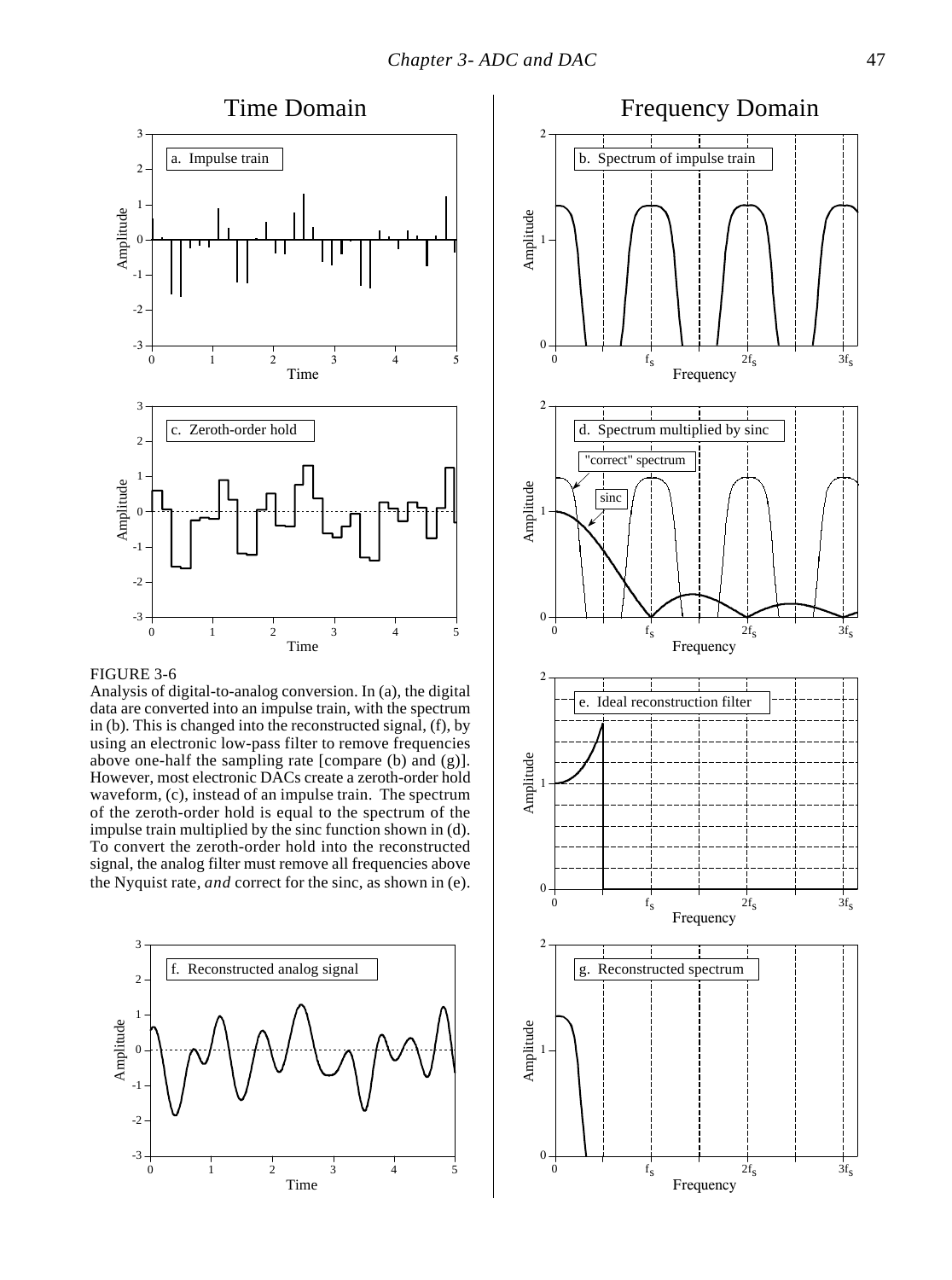response, (3) use a fancy *multirate* technique described later in this chapter, or (4) make the correction in software before the DAC (see Chapter 24).

Before leaving this section on sampling, we need to dispel a common myth about analog versus digital signals. As this chapter has shown, the amount of information carried in a digital signal is limited in two ways: First, the number of bits per sample limits the resolution of the *dependent* variable. That is, small changes in the signal's amplitude may be lost in the quantization noise. Second, the sampling rate limits the resolution of the *independent variable*, i.e., closely spaced events in the analog signal may be lost between the samples. This is another way of saying that frequencies above one-half the sampling rate are lost.

Here is the myth: "Since analog signals use continuous parameters, they have infinitely good resolution in both the independent and the dependent variables." Not true! Analog signals are limited by the same two problems as digital signals: *noise* and *bandwidth* (the highest frequency allowed in the signal). The noise in an analog signal limits the measurement of the waveform's amplitude, just as quantization noise does in a digital signal. Likewise, the ability to separate closely spaced events in an analog signal depends on the highest frequency allowed in the waveform. To understand this, imagine an analog signal containing two closely spaced pulses. If we place the signal through a low-pass filter (removing the high frequencies), the pulses will blur into a single blob. For instance, an analog signal formed from frequencies between DC and 10 kHz will have *exactly* the same resolution as a digital signal sampled at 20 kHz. It must, since the sampling theorem guarantees that the two contain the same information.

# **Analog Filters for Data Conversion**

Figure 3-7 shows a block diagram of a DSP system, *as the sampling theorem dictates it should be*. Before encountering the analog-to-digital converter,



#### FIGURE 3-7

Analog electronic filters used to comply with the sampling theorem. The electronic filter placed before an ADC is called an *antialias filter*. It is used to remove frequency components above one-half of the sampling rate that would alias during the sampling. The electronic filter placed after a DAC is called a *reconstruction filter*. It also eliminates frequencies above the Nyquist rate, and may include a correction for the zeroth-order hold.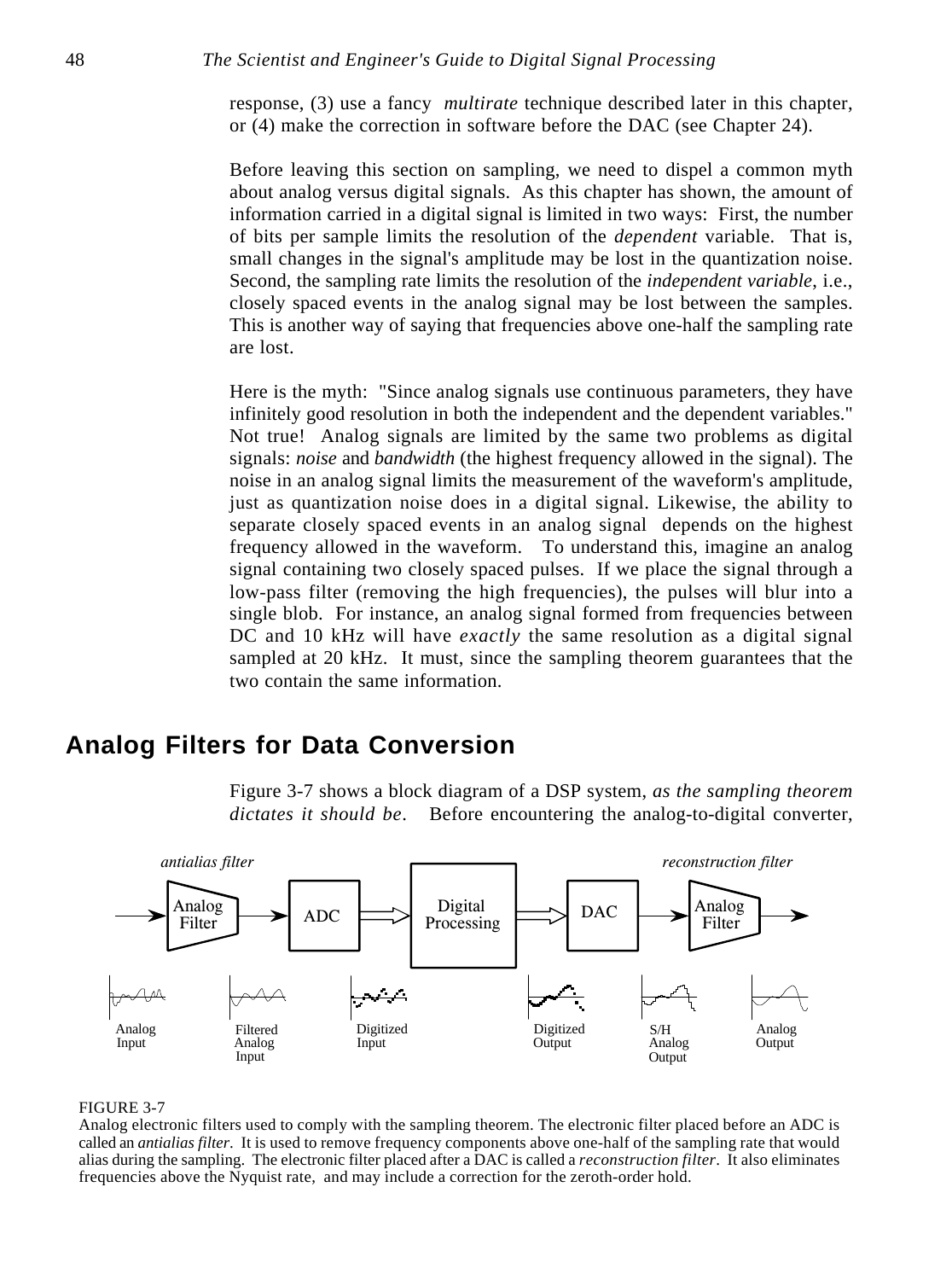the input signal is processed with an electronic low-pass filter to remove all frequencies above the Nyquist frequency (one-half the sampling rate). This is done to prevent aliasing during sampling, and is correspondingly called an **antialias filter**. On the other end, the digitized signal is passed through a digital-to-analog converter and another low-pass filter set to the Nyquist frequency. This output filter is called a **reconstruction filter**, and may include the previously described zeroth-order-hold frequency boost. Unfortunately, there is a serious problem with this simple model: the limitations of electronic filters can be as bad as the problems they are trying to prevent.

If your main interest is in software, you are probably thinking that you don't need to read this section. *Wrong*! Even if you have vowed never to touch an oscilloscope, an understanding of the properties of analog filters is important for successful DSP. First, the characteristics of every digitized signal you encounter will depend on what type of antialias filter was used when it was acquired. If you don't understand the nature of the antialias filter, you cannot understand the nature of the digital signal. Second, the future of DSP is to replace *hardware* with *software*. For example, the *multirate* techniques presented later in this chapter reduce the need for antialias and reconstruction filters by fancy software tricks. If you don't understand the hardware, you cannot design software to replace it. Third, much of DSP is related to digital filter design. A common strategy is to start with an equivalent *analog filter*, and convert it into software. Later chapters assume you have a basic knowledge of analog filter techniques.

Three types of analog filters are commonly used: **Chebyshev**, **Butterworth**, and **Bessel** (also called a Thompson filter). Each of these is designed to optimize a different performance parameter. The complexity of each filter can be adjusted by selecting the number of **poles** and **zeros**, mathematical terms that will be discussed in later chapters. The more poles in a filter, the more electronics it requires, and the better it performs. Each of these names describe what the filter *does*, not a particular arrangement of resistors and capacitors. For example, a six pole Bessel filter can be implemented by many different types of circuits, all of which have the same overall characteristics. For DSP purposes, the characteristics of these filters are more important than how they are constructed. Nevertheless, we will start with a short segment on the electronic design of these filters to provide an overall framework.

Figure 3-8 shows a common building block for analog filter design, the modified Sallen-Key circuit. This is named after the authors of a 1950s paper describing the technique. The circuit shown is a two pole low-pass filter that can be configured as any of the three basic types. Table 3-1 provides the necessary information to select the appropriate resistors and capacitors. For example, to design a 1 kHz, 2 pole Butterworth filter, Table 3-1 provides the parameters:  $k_1 = 0.1592$  and  $k_2 = 0.586$ . Arbitrarily selecting  $R_1 = 10K$  and  $C = 0.01$ uF (common values for op amp circuits), R and R<sub>f</sub> can be calculated as 15.95K and 5.86K, respectively. Rounding these last two values to the nearest 1% standard resistors, results in  $R = 15.8K$  and  $R_f = 5.90K$  All of the components should be 1% precision or better.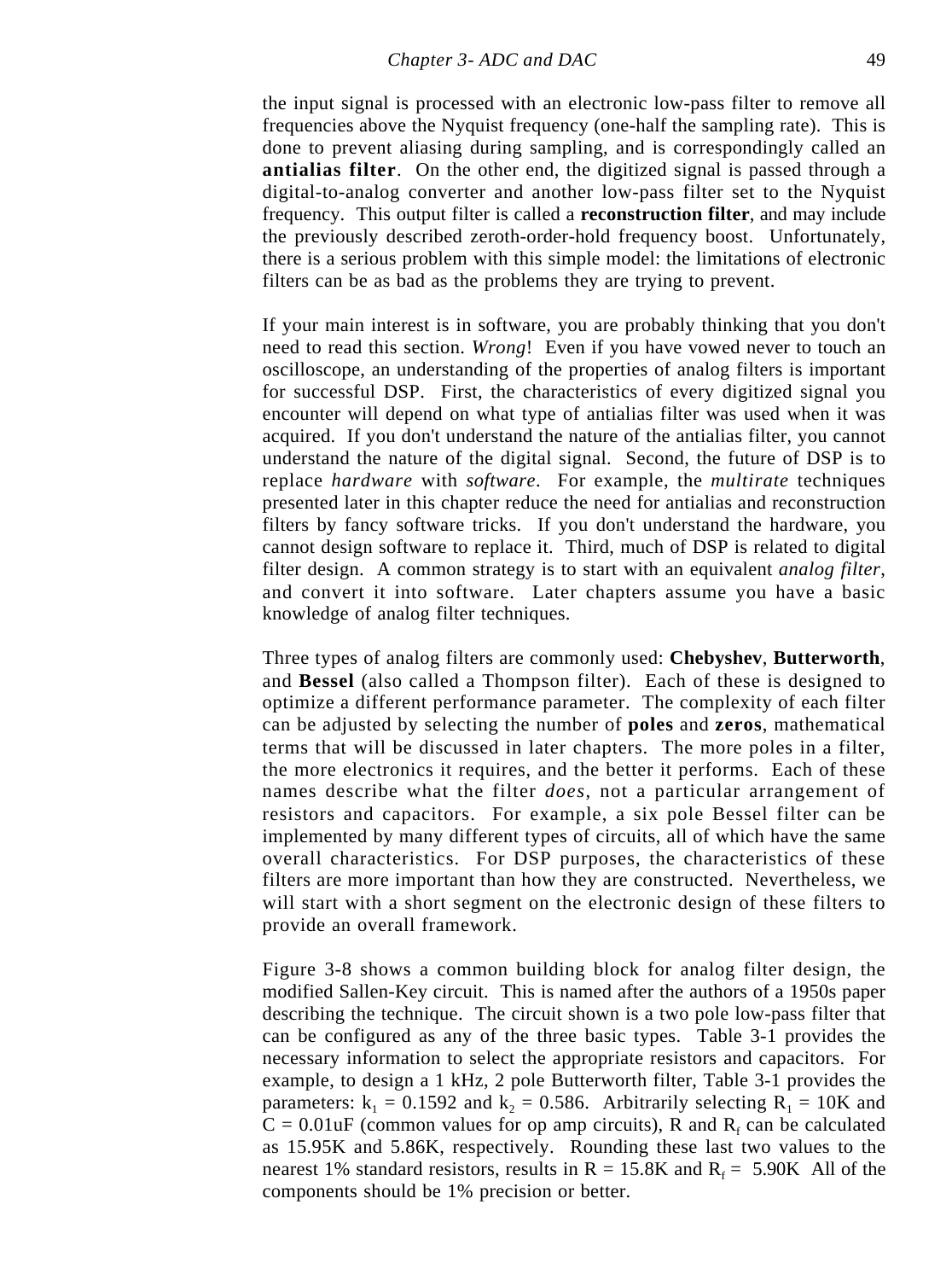The modified Sallen-Key circuit, a building block for active filter design. The circuit shown implements a 2 pole low-pass filter. Higher order filters (more poles) can be formed by cascading stages. Find  $k_1$  and  $k_2$ from Table 3-1, arbitrarily select  $R_1$  and C (try 10K and 0.01µF), and then calculate R and  $R_f$  from the equations in the figure. The parameter, f<sub>c</sub>, is the cutoff frequency of the filter, in hertz.



| TABLE 3-1                                                                        |  |
|----------------------------------------------------------------------------------|--|
| Parameters for designing Bessel, Butterworth, and Chebyshev (6% ripple) filters. |  |

| # poles        |         | <b>Bessel</b><br>k,<br>k, |       | <b>Butterworth</b><br>$\mathbf{k}_1$ | k,    | Chebyshev<br>${\bf k}_1$ | $\mathbf{k}_2$ |
|----------------|---------|---------------------------|-------|--------------------------------------|-------|--------------------------|----------------|
| $\overline{2}$ | stage 1 | 0.1251                    | 0.268 | 0.1592                               | 0.586 | 0.1293                   | 0.842          |
| 4              | stage 1 | 0.1111                    | 0.084 | 0.1592                               | 0.152 | 0.2666                   | 0.582          |
|                | stage 2 | 0.0991                    | 0.759 | 0.1592                               | 1.235 | 0.1544                   | 1.660          |
| 6              | stage 1 | 0.0990                    | 0.040 | 0.1592                               | 0.068 | 0.4019                   | 0.537          |
|                | stage 2 | 0.0941                    | 0.364 | 0.1592                               | 0.586 | 0.2072                   | 1.448          |
|                | stage 3 | 0.0834                    | 1.023 | 0.1592                               | 1.483 | 0.1574                   | 1.846          |
| 8              | stage 1 | 0.0894                    | 0.024 | 0.1592                               | 0.038 | 0.5359                   | 0.522          |
|                | stage 2 | 0.0867                    | 0.213 | 0.1592                               | 0.337 | 0.2657                   | 1.379          |
|                | stage 3 | 0.0814                    | 0.593 | 0.1592                               | 0.889 | 0.1848                   | 1.711          |
|                | stage 4 | 0.0726                    | 1.184 | 0.1592                               | 1.610 | 0.1582                   | 1.913          |

The particular op amp used isn't critical, as long as the unity gain frequency is more than 30 to 100 times higher than the filter's cutoff frequency. This is an easy requirement as long as the filter's cutoff frequency is below about 100 kHz.

Four, six, and eight pole filters are formed by cascading 2,3, and 4 of these circuits, respectively. For example, Fig. 3-9 shows the schematic of a 6 pole



FIGURE 3-9 A six pole Bessel filter formed by cascading three Sallen-Key circuits. This is a low-pass filter with a cutoff frequency of 1 kHz.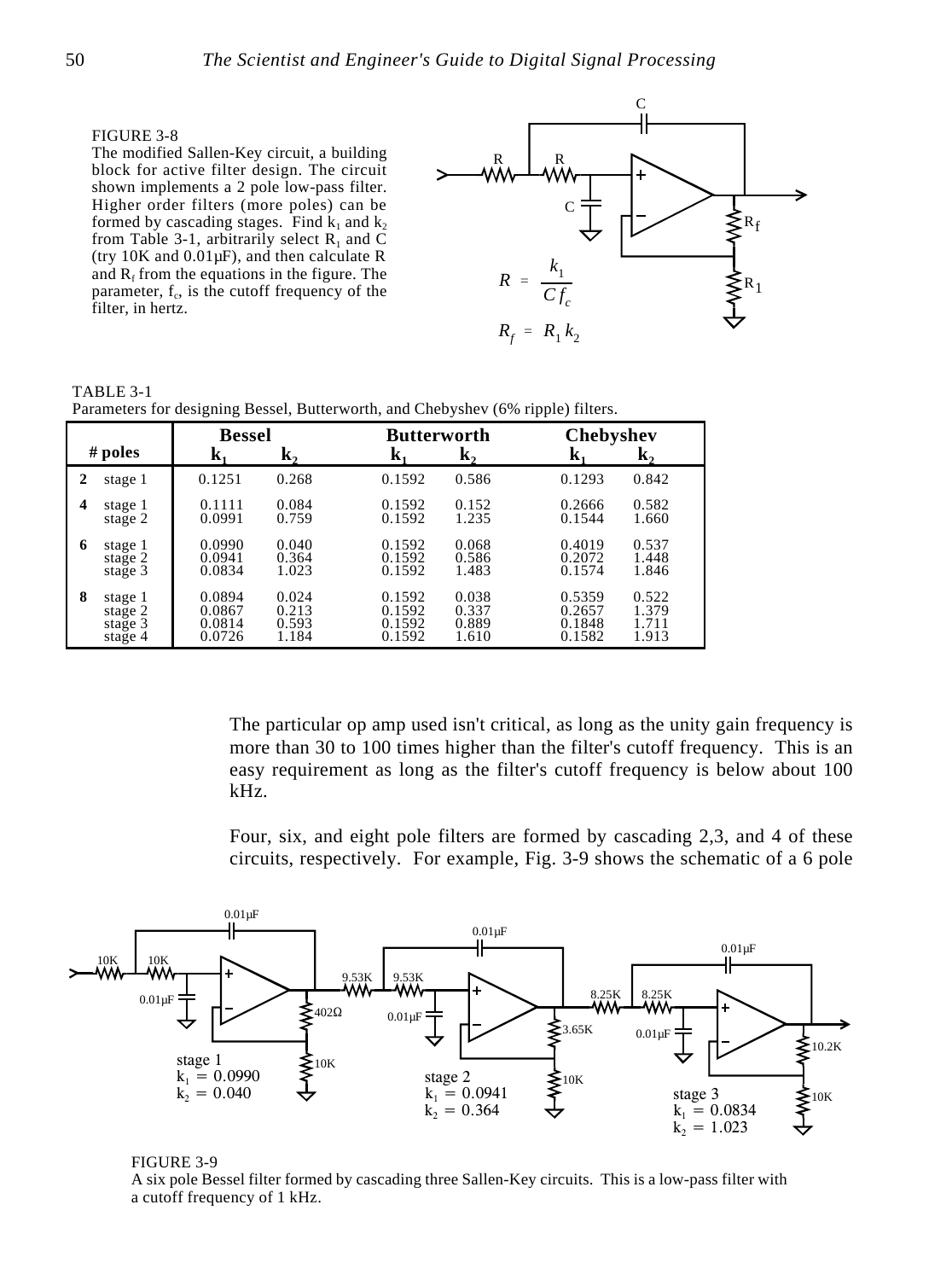Bessel filter created by cascading three stages. Each stage has different values for  $k_1$  and  $k_2$  as provided by Table 3-1, resulting in different resistors and capacitors being used. Need a high-pass filter? Simply swap the R and C components in the circuits (leaving  $R_f$  and  $R_1$  alone).

This type of circuit is very common for small quantity manufacturing and R&D applications; however, serious production requires the filter to be made as an *integrated circuit*. The problem is, it is difficult to make resistors directly in silicon. The answer is the **switched capacitor filter**. Figure 3-10 illustrates its operation by comparing it to a simple RC network. If a step function is fed into an RC low-pass filter, the output rises exponentially until it matches the input. The voltage on the capacitor doesn't change instantaneously, because the resistor restricts the flow of electrical charge.

The switched capacitor filter operates by replacing the basic resistorcapacitor network with two capacitors and an electronic switch. The newly added capacitor is much smaller in value than the already existing capacitor, say, 1% of its value. The switch alternately connects the small capacitor between the input and the output at a very high frequency, typically 100 times faster than the cutoff frequency of the filter. When the switch is connected to the input, the small capacitor rapidly charges to whatever voltage is presently on the input. When the switch is connected to the output, the charge on the small capacitor is transferred to the large capacitor. In a resistor, the rate of charge transfer is determined by its resistance. In a switched capacitor circuit, the rate of charge transfer is determined by the value of the small capacitor *and* by the switching frequency. This results in a very useful feature of switched capacitor

Resistor-Capacitor low R voltage voltage  $\boldsymbol{\nu}$  voltage voltage R high R  $\mathcal{C}$ time  $\overline{\phantom{a}}$  C time Switched Capacitor high f f voltage voltage low f time time  $C/100$ 

#### FIGURE 3-10

Switched capacitor filter operation. Switched capacitor filters use switches and capacitors to mimic resistors. As shown by the equivalent step responses, two capacitors and one switch can perform the same function as a resistor-capacitor network.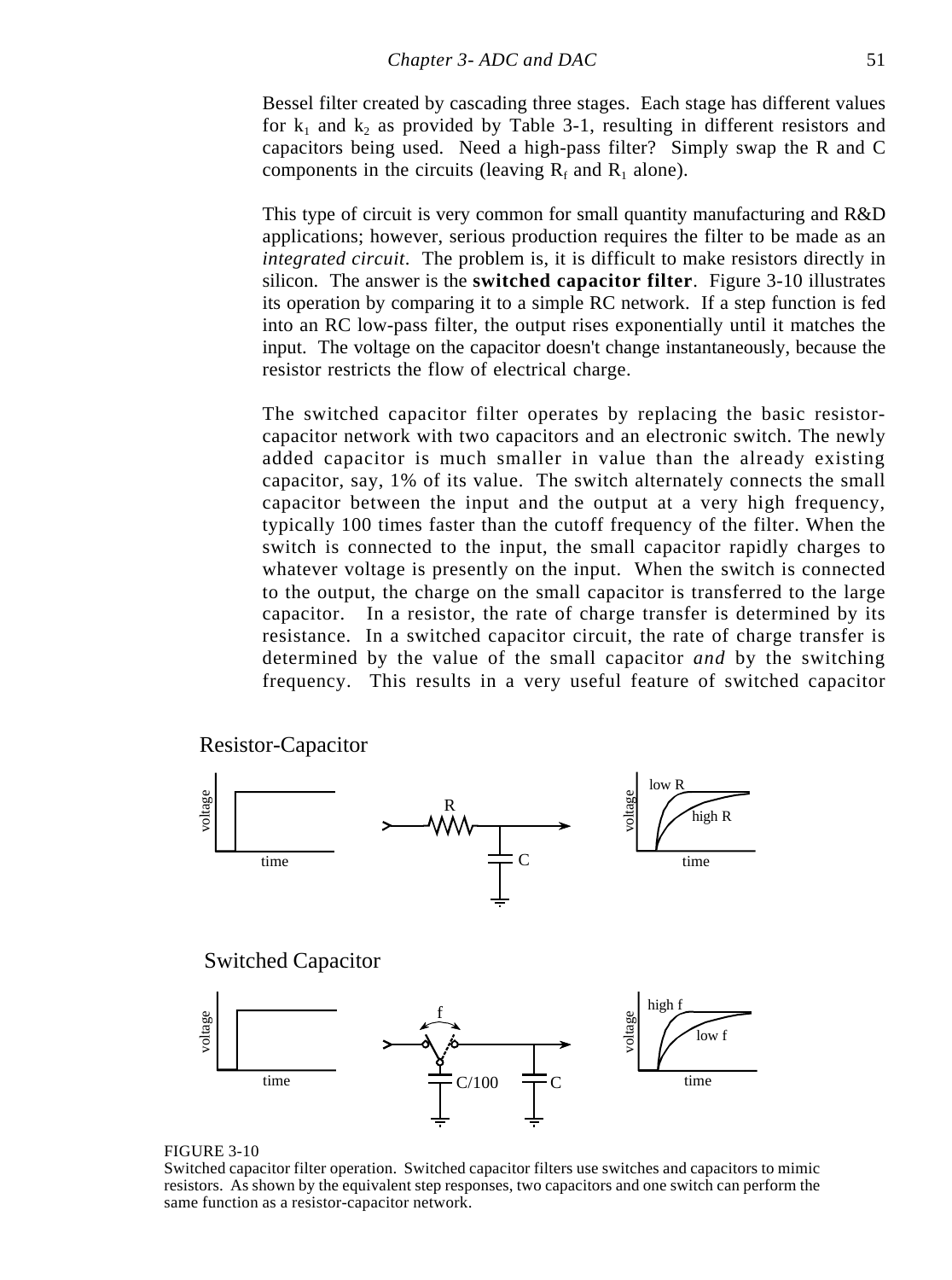filters: *the cutoff frequency of the filter is directly proportional to the clock frequency used to drive the switches*. This makes the switched capacitor filter ideal for data acquisition systems that operate with more than one sampling rate. These are easy-to-use devices; pay ten bucks and have the performance of an eight pole filter inside a single 8 pin IC.

Now for the important part: the characteristics of the three classic filter types. The first performance parameter we want to explore is **cutoff frequency sharpness**. A low-pass filter is designed to block all frequencies above the cutoff frequency (the **stopband**), while passing all frequencies below (the **passband**). Figure 3-11 shows the frequency response of these three filters on a logarithmic (dB) scale. These graphs are shown for filters with a one hertz cutoff frequency, but they can be directly scaled to whatever cutoff frequency you need to use. How do these filters rate? The Chebyshev is clearly the best, the Butterworth is worse, and the Bessel is absolutely ghastly! As you probably surmised, this is what the Chebyshev is designed to do, **roll-off** (drop in amplitude) as rapidly as possible.

Unfortunately, even an 8 pole Chebyshev isn't as good as you would like for an antialias filter. For example, imagine a 12 bit system sampling at 10,000 samples per second. The sampling theorem dictates that any frequency above 5 kHz will be aliased, something you want to avoid. With a little guess work, you decide that all frequencies above 5 kHz must be reduced in amplitude by a factor of 100, insuring that any aliased frequencies will have an amplitude of less than one percent. Looking at Fig. 3-11c, you find that an 8 pole Chebyshev filter, with a cutoff frequency of 1 hertz, doesn't reach an attenuation (signal reduction) of 100 until about 1.35 hertz. Scaling this to the example, the filter's cutoff frequency must be set to 3.7 kHz so that everything above 5 kHz will have the required attenuation. This results in the frequency band between 3.7 kHz and 5 kHz being wasted on the inadequate roll-off of the analog filter.

A subtle point: the attenuation factor of 100 in this example is probably sufficient even though there are 4096 steps in 12 bits. From Fig. 3-4, 5100 hertz will alias to 4900 hertz, 6000 hertz will alias to 4000 hertz, etc. You don't care what the amplitudes of the signals between 5000 and 6300 hertz are, because they alias into the unusable region between 3700 hertz and 5000 hertz. In order for a frequency to alias into the filter's passband (0 to 3.7 kHz), it must be greater than 6300 hertz, or 1.7 times the filter's cutoff frequency of 3700 hertz. As shown in Fig. 3-11c, the attenuation provided by an 8 pole Chebyshev filter at 1.7 times the cutoff frequency is about 1300, much more adequate than the 100 we started the analysis with. The moral to this story: *In most systems, the frequency band between about 0.4 and 0.5 of the sampling frequency is an unusable wasteland of filter roll-off and aliased signals*. This is a direct result of the limitations of analog filters.

The frequency response of the perfect low-pass filter is *flat* across the entire passband. All of the filters look great in this respect in Fig. 3-11, but only because the vertical axis is displayed on a *logarithmic* scale. Another story is told when the graphs are converted to a *linear* vertical scale, as is shown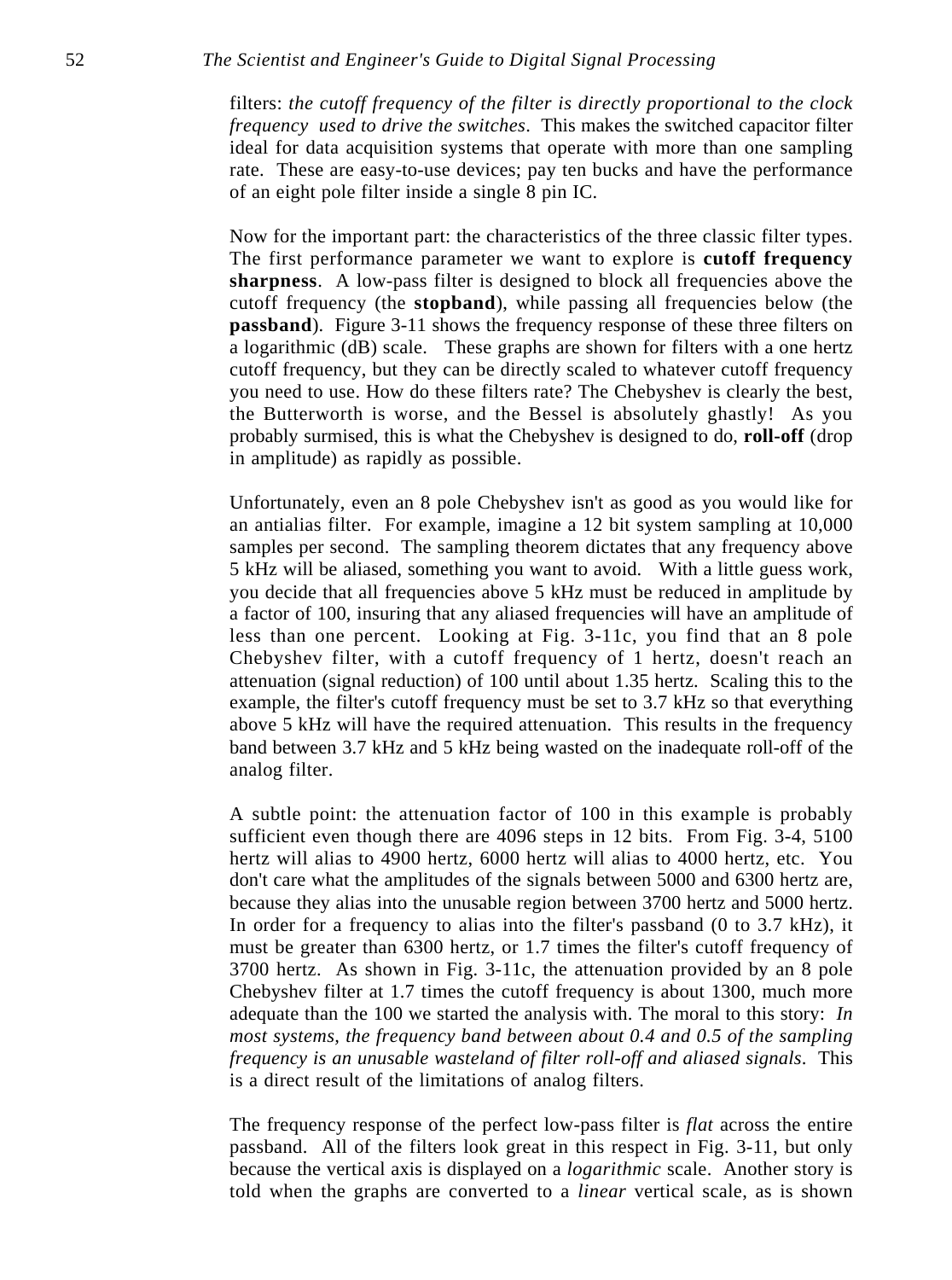

in Fig. 3-12. **Passband ripple** can now be seen in the Chebyshev filter (wavy variations in the amplitude of the passed frequencies). In fact, the Chebyshev filter obtains its excellent roll-off by *allowing* this passband ripple. When more passband ripple is allowed in a filter, a faster roll-off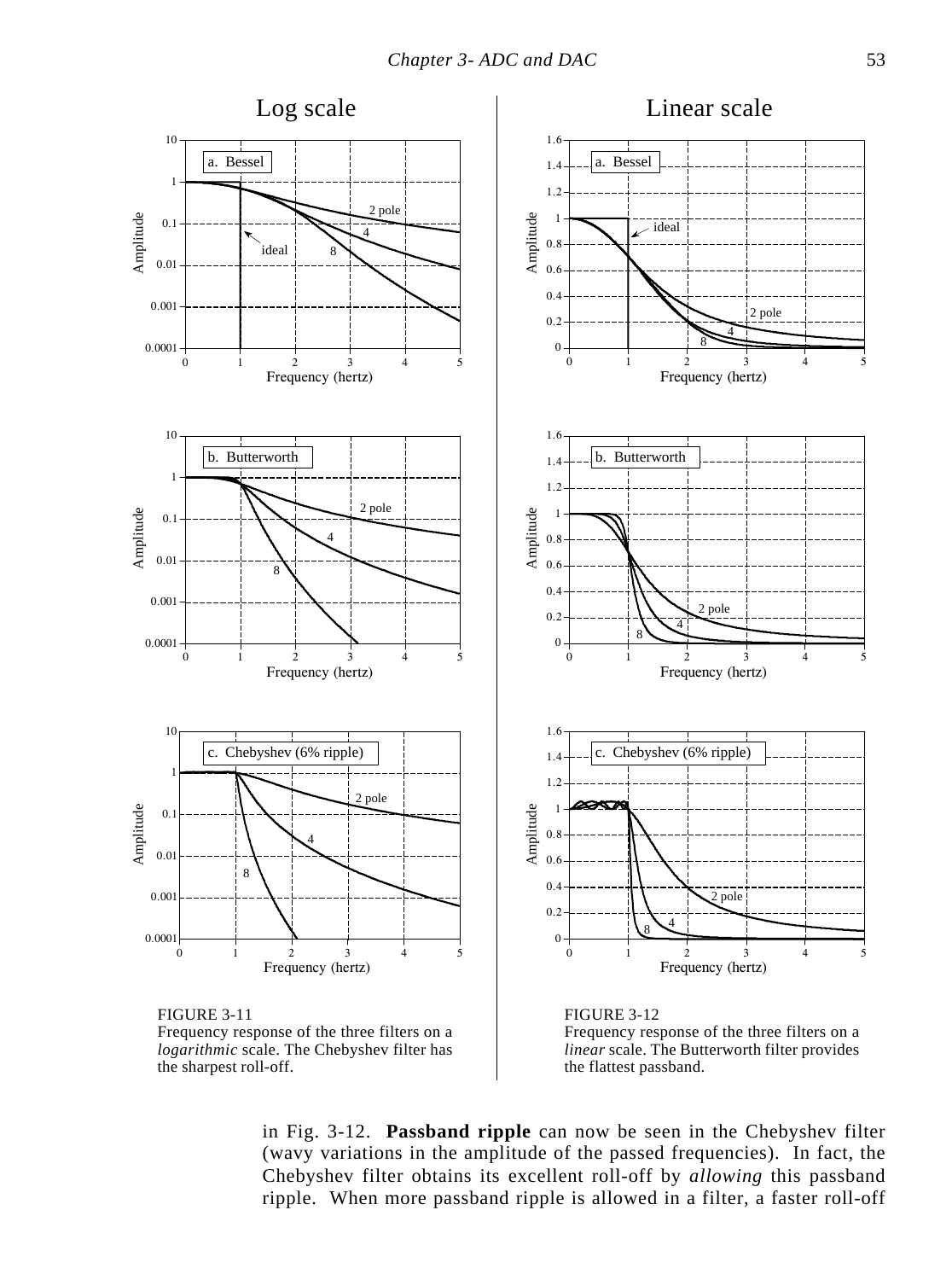can be achieved. All the Chebyshev filters designed by using Table 3-1 have a passband ripple of about 6% (0.5 dB), a good compromise, and a common choice. A similar design, the **elliptic filter**, allows ripple in both the passband *and* the stopband. Although harder to design, elliptic filters can achieve an even better tradeoff between roll-off and passband ripple.

In comparison, the Butterworth filter is optimized to provide the sharpest rolloff possible *without* allowing ripple in the passband. It is commonly called the *maximally flat filter*, and is identical to a Chebyshev designed for zero passband ripple. The Bessel filter has no ripple in the passband, but the rolloff far worse than the Butterworth.

The last parameter to evaluate is the **step response**, how the filter responds when the input rapidly changes from one value to another. Figure 3-13 shows the step response of each of the three filters. The horizontal axis is shown for filters with a 1 hertz cutoff frequency, but can be scaled (inversely) for higher cutoff frequencies. For example, a 1000 hertz cutoff frequency would show a step response in *milliseconds*, rather than *seconds*. The Butterworth and Chebyshev filters **overshoot** and show **ringing** (oscillations that slowly decreasing in amplitude). In comparison, the Bessel filter has neither of these nasty problems.





#### FIGURE 3-13

Step response of the three filters. The times shown on the horizontal axis correspond to a one hertz cutoff frequency. The Bessel is the optimum filter when overshoot and ringing must be minimized.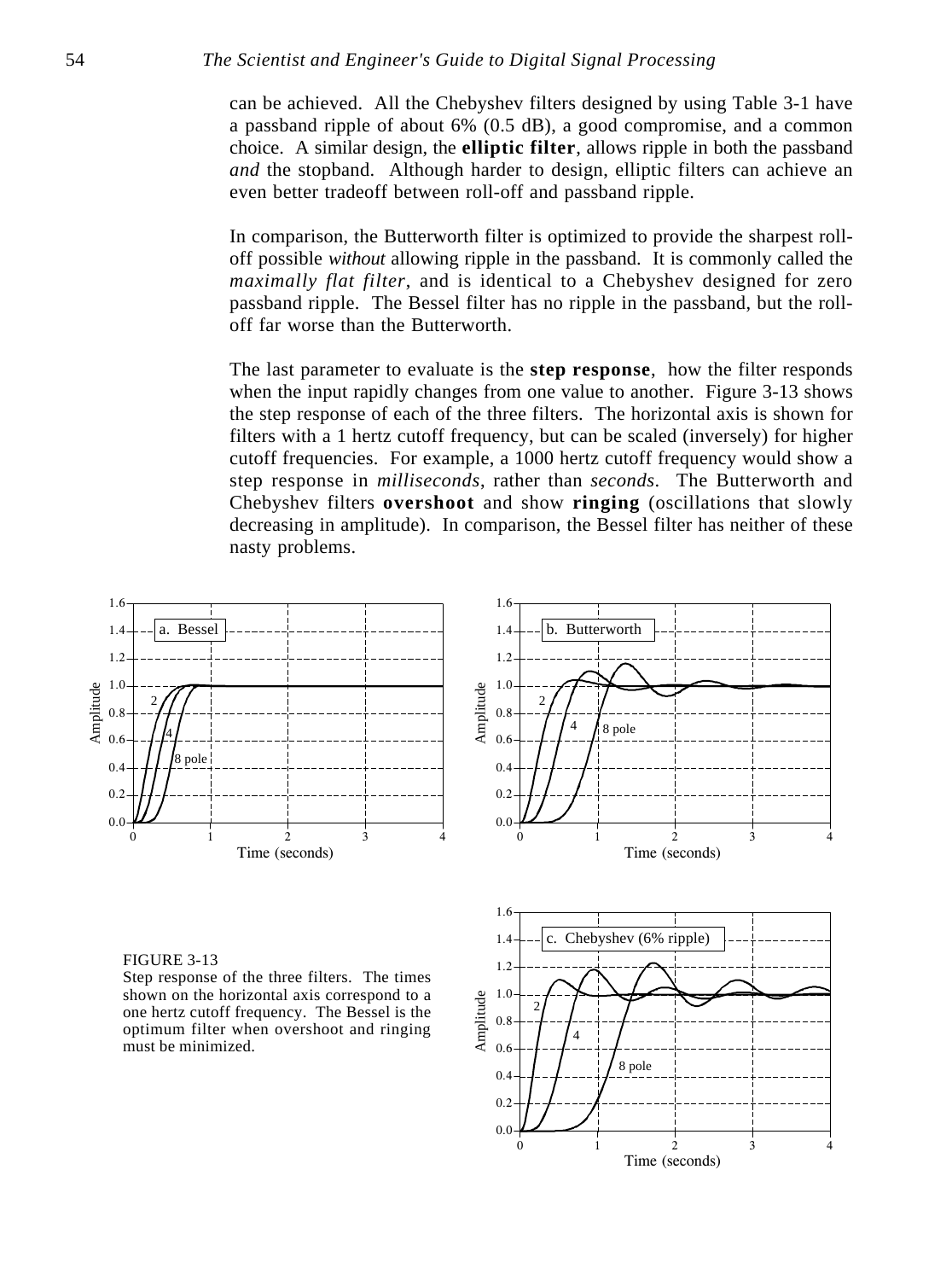

FIGURE 3-14

Pulse response of the Bessel and Chebyshev filters. A key property of the Bessel filter is that the rising and falling edges in the filter's output looking similar. In the jargon of the field, this is called *linear phase*. Figure (b) shows the result of passing the pulse waveform in (a) through a 4 pole Bessel filter. Both edges are smoothed in a similar manner. Figure (c) shows the result of passing (a) through a 4 pole Chebyshev filter. The left edge overshoots on the *top*, while the right edge overshoots on the *bottom*. Many applications cannot tolerate this distortion.



Figure 3-14 further illustrates this very favorable characteristic of the Bessel filter. Figure (a) shows a pulse waveform, which can be viewed as a rising step followed by a falling step. Figures (b) and (c) show how this waveform would appear after Bessel and Chebyshev filters, respectively. If this were a video signal, for instance, the distortion introduced by the Chebyshev filter would be devastating! The overshoot would change the brightness of the *edges* of objects compared to their *centers*. Worse yet, the left side of objects would look bright, while the right side of objects would look dark. Many applications cannot tolerate poor performance in the step response. This is where the Bessel filter shines; no overshoot and symmetrical edges.

### **Selecting The Antialias Filter**

Table 3-2 summarizes the characteristics of these three filters, showing how each optimizes a particular parameter at the expense of everything else. The Chebyshev optimizes the *roll-off*, the Butterworth optimizes the *passband flatness*, and the Bessel optimizes the *step response*.

The selection of the antialias filter depends almost entirely on one issue: *how information is represented in the signals you intend to process*. While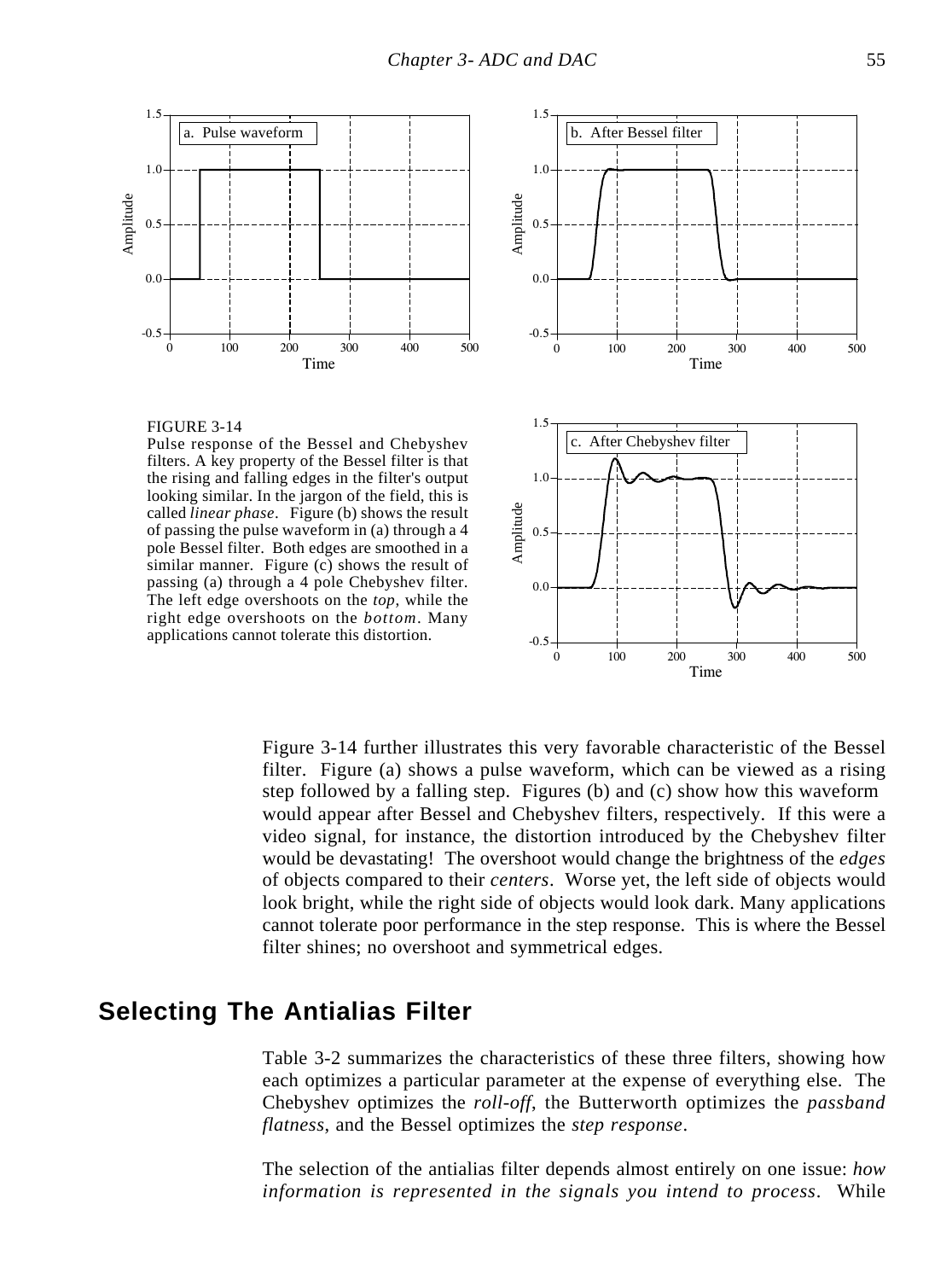|                    |                       | <b>Step Response</b> |                         |                                 | <b>Frequency Response</b>    |                                      |                                              |
|--------------------|-----------------------|----------------------|-------------------------|---------------------------------|------------------------------|--------------------------------------|----------------------------------------------|
|                    | Voltage gain<br>at DC | Overshoot            | Time to<br>settle to 1% | Time to<br>settle to<br>$0.1\%$ | <b>Ripple in</b><br>passband | Frequency<br>for x100<br>attenuation | <b>Frequency</b><br>for x1000<br>attenuation |
| <b>Bessel</b>      |                       |                      |                         |                                 |                              |                                      |                                              |
| 2 pole             | 1.27                  | 0.4%                 | 0.60                    | 1.12                            | 0%                           | 12.74                                | 40.4                                         |
| 4 pole             | 1.91                  | $0.9\%$              | 0.66                    | 1.20                            | 0%                           | 4.74                                 | 8.45                                         |
| 6 pole             | 2.87                  | $0.7\%$              | 0.74                    | 1.18                            | 0%                           | 3.65                                 | 5.43                                         |
| 8 pole             | 4.32                  | 0.4%                 | 0.80                    | 1.16                            | 0%                           | 3.35                                 | 4.53                                         |
| <b>Butterworth</b> |                       |                      |                         |                                 |                              |                                      |                                              |
| 2 pole             | 1.59                  | 4.3%                 | 1.06                    | 1.66                            | 0%                           | 10.0                                 | 31.6                                         |
| 4 pole             | 2.58                  | 10.9%                | 1.68                    | 2.74                            | 0%                           | 3.17                                 | 5.62                                         |
| 6 pole             | 4.21                  | 14.3%                | 2.74                    | 3.92                            | 0%                           | 2.16                                 | 3.17                                         |
| 8 pole             | 6.84                  | 16.4%                | 3.50                    | 5.12                            | 0%                           | 1.78                                 | 2.38                                         |
| Chebyshev          |                       |                      |                         |                                 |                              |                                      |                                              |
| 2 pole             | 1.84                  | 10.8%                | 1.10                    | 1.62                            | 6%                           | 12.33                                | 38.9                                         |
| 4 pole             | 4.21                  | 18.2%                | 3.04                    | 5.42                            | 6%                           | 2.59                                 | 4.47                                         |
| 6 pole             | 10.71                 | 21.3%                | 5.86                    | 10.4                            | 6%                           | 1.63                                 | 2.26                                         |
| 8 pole             | 28.58                 | 23.0%                | 8.34                    | 16.4                            | 6%                           | 1.34                                 | 1.66                                         |

#### TABLE 3-2

Characteristics of the three classic filters. The Bessel filter provides the best step response, making it the choice for time domain encoded signals. The Chebyshev and Butterworth filters are used to eliminate frequencies in the stopband, making them ideal for frequency domain encoded signals. Values in this table are in the units of *seconds* and *hertz*, for a one hertz cutoff frequency.

> there are many ways for information to be encoded in an analog waveform, only two methods are common, **time domain encoding**, and **frequency domain encoding**. The difference between these two is critical in DSP, and will be a reoccurring theme throughout this book.

> In *frequency domain encoding*, the information is contained in *sinusoidal waves* that combine to form the signal. Audio signals are an excellent example of this. When a person hears speech or music, the perceived sound depends on the frequencies present, and not on the particular *shape* of the waveform. This can be shown by passing an audio signal through a circuit that changes the phase of the various sinusoids, but retains their frequency and amplitude. The resulting signal *looks* completely different on an oscilloscope, but *sounds* identical. The pertinent information has been left intact, even though the waveform has been significantly altered. Since aliasing misplaces and overlaps frequency components, it directly destroys information encoded in the frequency domain. Consequently, digitization of these signals usually involves an antialias filter with a sharp cutoff, such as a Chebyshev, Elliptic, or Butterworth. What about the nasty step response of these filters? It doesn't matter; the encoded information isn't affected by this type of distortion.

> In contrast, *time domain encoding* uses the *shape of the waveform* to store information. For example, physicians can monitor the electrical activity of a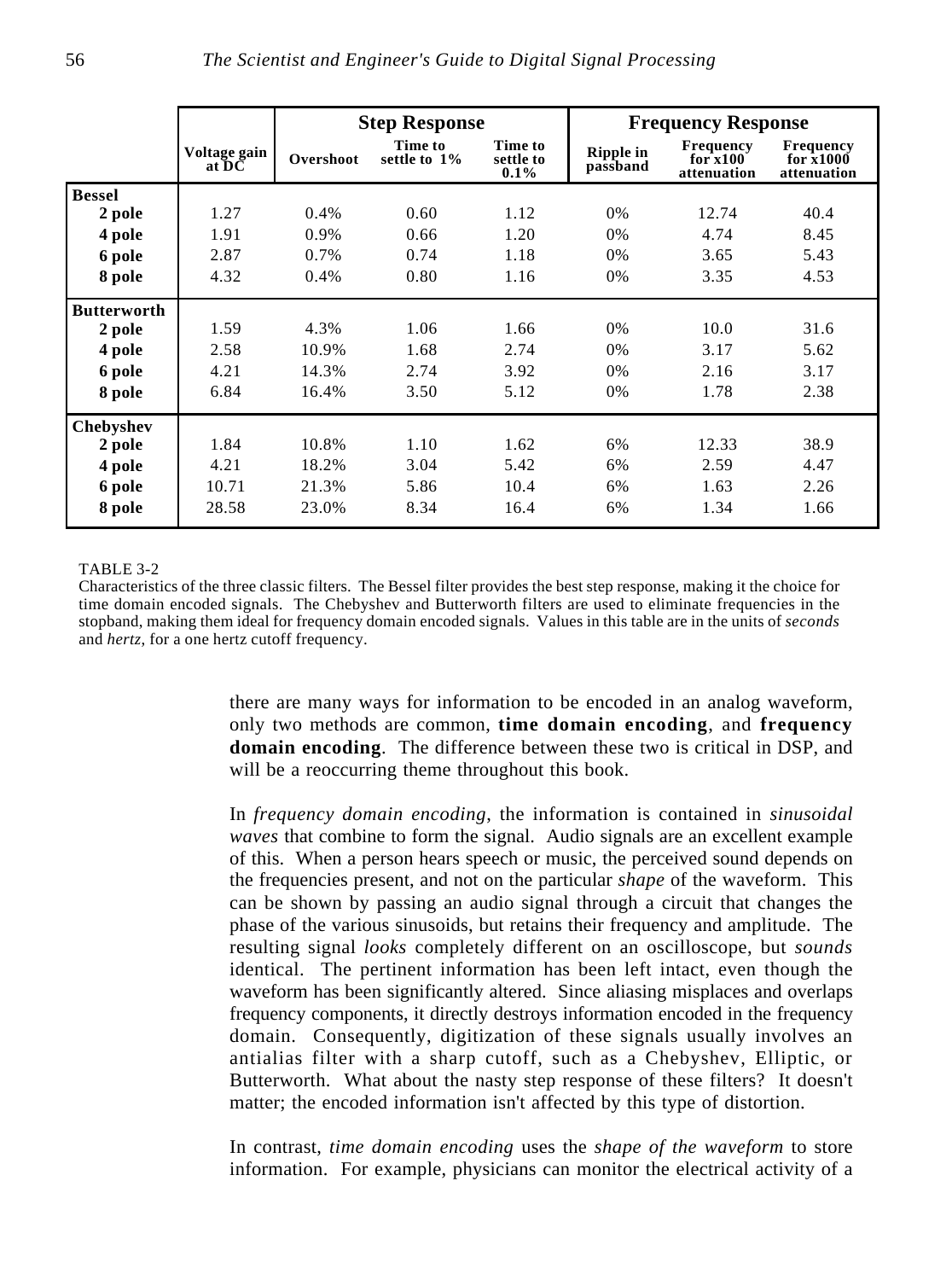#### *Chapter 3-ADC and DAC* 57

person's heart by attaching electrodes to their chest and arms (an electrocardiogram or EKG). The *shape* of the EKG waveform provides the information being sought, such as when the various chambers contract during a heartbeat. Images are another example of this type of signal. Rather than a waveform that varies over *time*, images encode information in the shape of a waveform that varies over *distance*. Pictures are formed from regions of brightness and color, and how they relate to other regions of brightness and color. You don't look at the *Mona Lisa* and say, *"My, what an interesting collection of sinusoids."* 

Here's the problem: The sampling theorem is an analysis of what happens in the frequency domain during digitization. This makes it ideal to under-stand the analog-to-digital conversion of signals having their information encoded in the frequency domain. However, the sampling theorem is little help in understanding how time domain encoded signals should be digitized. Let's take a closer look.

Figure 3-15 illustrates the choices for digitizing a time domain encoded signal. Figure (a) is an example analog signal to be digitized. In this case, the information we want to capture is the *shape* of the rectangular pulses. A short burst of a high frequency sine wave is also included in this example signal. This represents wideband noise, interference, and similar junk that always appears on analog signals. The other figures show how the digitized signal would appear with different antialias filter options: a Chebyshev filter, a Bessel filter, and no filter.

It is important to understand that *none* of these options will allow the original signal to be reconstructed from the sampled data. This is because the original signal inherently contains frequency components greater than one-half of the sampling rate. Since these frequencies cannot exist in the digitized signal, the reconstructed signal cannot contain them either. These high frequencies result from two sources: (1) noise and interference, which you would like to eliminate, and (2) sharp edges in the waveform, which probably contain information you want to retain.

The Chebyshev filter, shown in (b), attacks the problem by aggressively removing all high frequency components. This results in a filtered analog signal that *can* be sampled and later perfectly reconstructed. However, the reconstructed analog signal is identical to the *filtered signal*, not the *original signal*. Although nothing is lost in sampling, the waveform has been severely distorted by the antialias filter. As shown in (b), the cure is worse than the disease! Don't do it!

The Bessel filter, (c), is designed for just this problem. Its output closely resembles the original waveform, with only a gentle rounding of the edges. By adjusting the filter's cutoff frequency, the smoothness of the edges can be traded for elimination of high frequency components in the signal. Using more poles in the filter allows a *better* tradeoff between these two parameters. A common guideline is to set the cutoff frequency at about one-quarter of the sampling frequency. This results in about two samples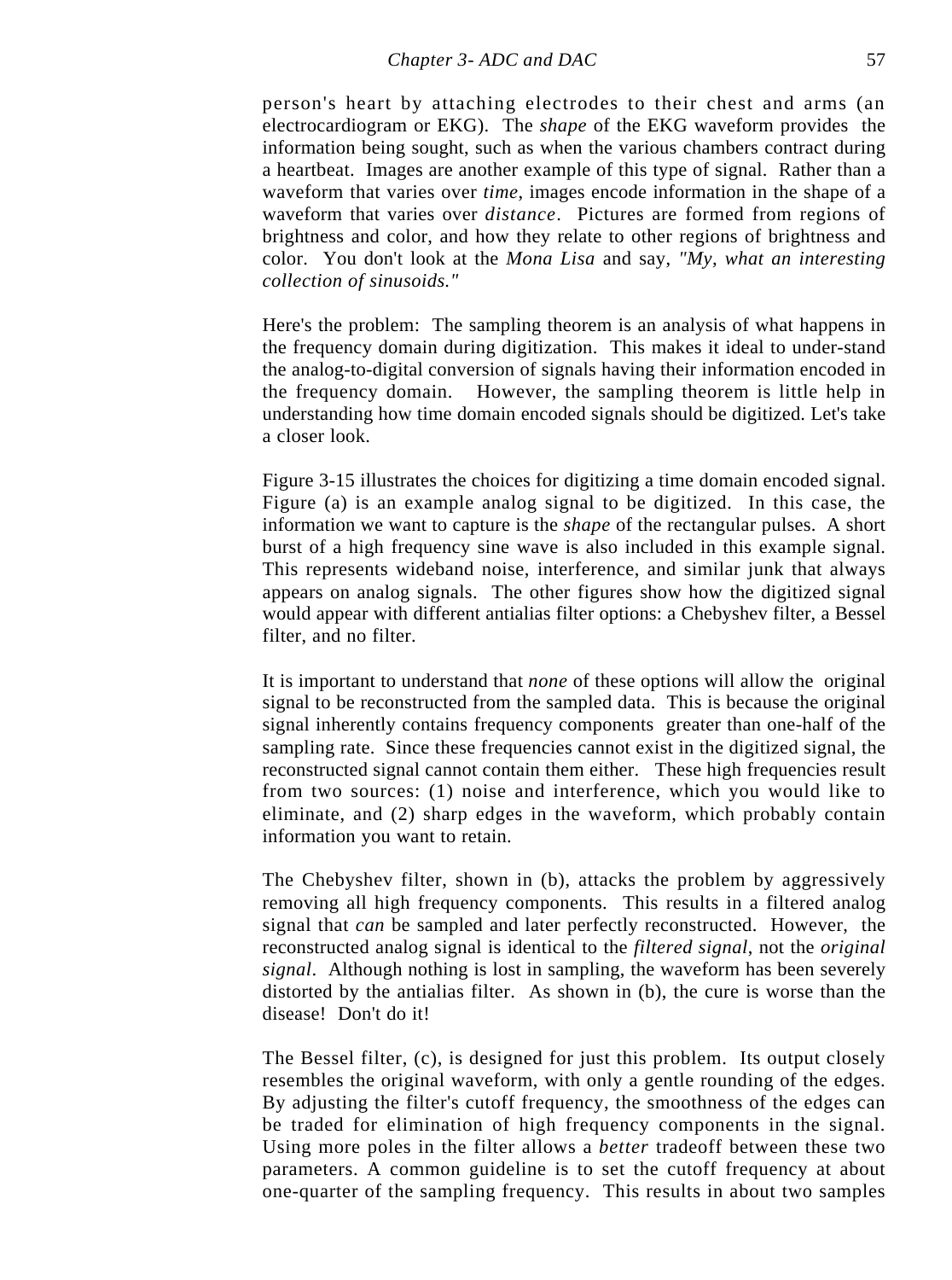along the rising portion of each edge. Notice that both the Bessel and the Chebyshev filter have removed the burst of high frequency noise present in the original signal.

The last choice is to use no antialias filter at all, as is shown in (d). This has the strong advantage that the value of each sample is *identical* to the value of the original analog signal. In other words, it has perfect edge sharpness; a change in the original signal is immediately mirrored in the digital data. The disadvantage is that aliasing can distort the signal. This takes two different forms. First, high frequency interference and noise, such as the example sinusoidal burst, will turn into meaningless samples, as shown in (d). That is, any high frequency noise present in the analog signal will appear as aliased noise in the digital signal. In a more general sense, this is not a problem of the sampling, but a problem of the upstream analog electronics. It is not the ADC's purpose to reduce noise and interference; this is the responsibility of the analog electronics before the digitization takes place. It may turn out that a Bessel filter should be placed before the digitizer to control this problem. However, this means the filter should be viewed as part of the analog processing, not something that is being done for the sake of the digitizer.

The second manifestation of aliasing is more subtle. When an event occurs in the analog signal (such as an edge), the digital signal in (d) detects the change on the *next* sample. There is no information in the digital data to indicate what happens *between* samples. Now, compare using *no filter* with using a *Bessel filter* for this problem. For example, imagine drawing straight lines between the samples in (c). The time when this constructed line crosses one-half the amplitude of the step provides a *subsample* estimate of when the edge occurred in the analog signal. When no filter is used, this subsample information is completely lost. You don't need a fancy theorem to evaluate how this will affect your particular situation, just a good understanding of what you plan to do with the data once is it acquired.

# **Multirate Data Conversion**

There is a strong trend in electronics to replace *analog circuitry* with *digital algorithms*. Data conversion is an excellent example of this. Consider the design of a digital voice recorder, a system that will digitize a voice signal, store the data in digital form, and later reconstruct the signal for playback. To recreate intelligible speech, the system must capture the frequencies between about 100 and 3000 hertz. However, the analog signal produced by the microphone also contains much higher frequencies, say to 40 kHz. The brute force approach is to pass the analog signal through an eight pole low-pass Chebyshev filter at 3 kHz, and then sample at 8 kHz. On the other end, the DAC reconstructs the analog signal at 8 kHz with a zeroth order hold. Another Chebyshev filter at 3 kHz is used to produce the final voice signal.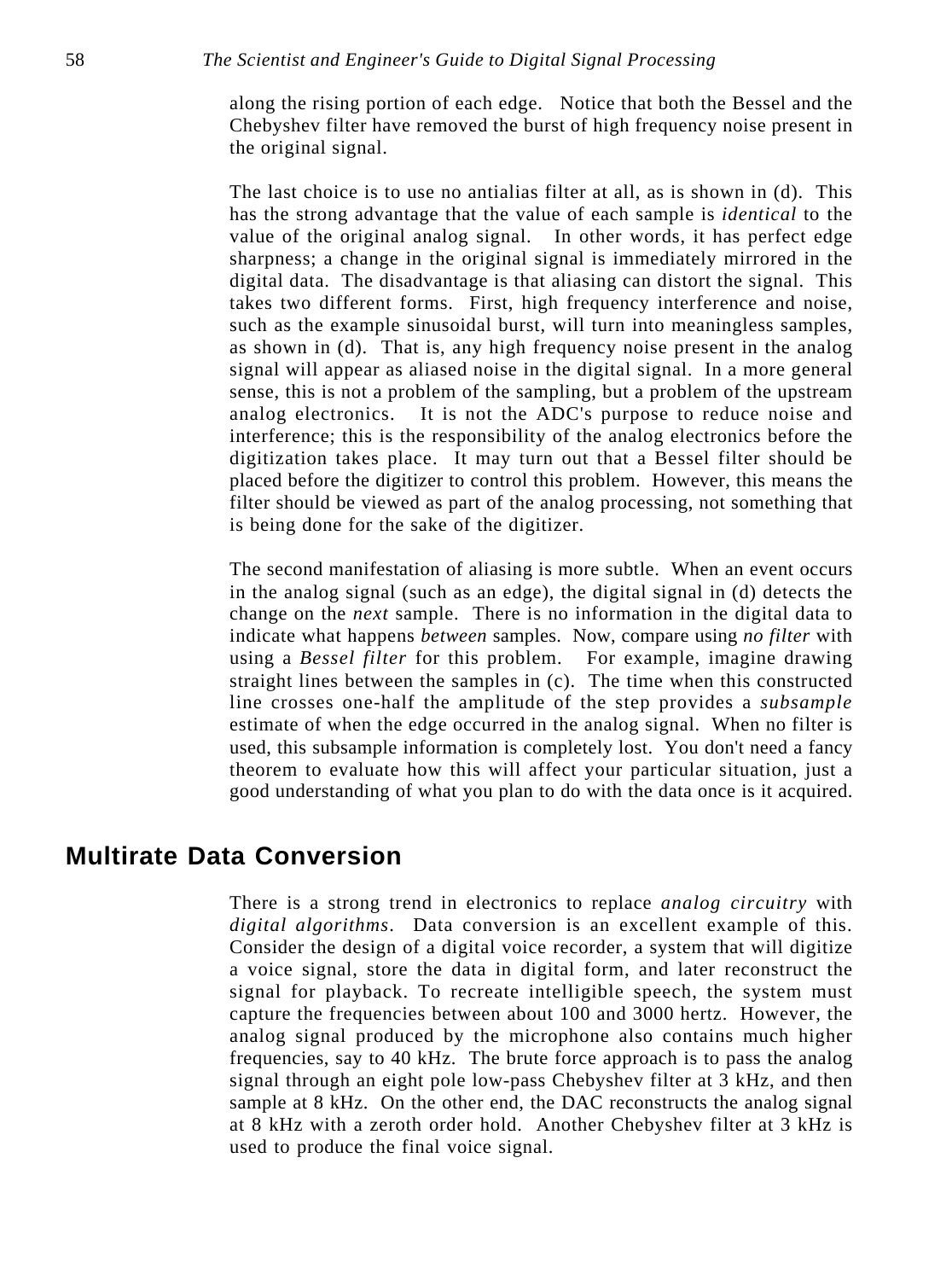

Three antialias filter options for time domain encoded signals. The goal is to eliminate high frequencies (that will alias during sampling), while simultaneously retaining edge sharpness (that carries information). Figure (a) shows an example analog signal containing both sharp edges and a high frequency noise burst. Figure (b) shows the digitized signal using a *Chebyshev filter*. While the high frequencies have been effectively removed, the edges have been grossly distorted. This is usually a terrible solution. The *Bessel filter*, shown in (c), provides a gentle edge smoothing while removing the high frequencies. Figure (d) shows the digitized signal using *no antialias filter*. In this case, the edges have retained perfect sharpness; however, the high frequency burst has aliased into several meaningless samples.

There are many useful benefits in sampling *faster* than this direct analysis. For example, imagine redesigning the digital voice recorder using a 64 kHz sampling rate. The antialias filter now has an easier task: pass all freq-uencies below 3 kHz, while rejecting all frequencies above 32 kHz. A similar simplification occurs for the reconstruction filter. In short, the higher sampling rate allows the eight pole filters to be replaced with simple resistor-capacitor (RC) networks. The problem is, the digital system is now swamped with data from the higher sampling rate.

The next level of sophistication involves **multirate** techniques, using more than one sampling rate in the same system. It works like this for the digital voice recorder example. First, pass the voice signal through a simple RC low-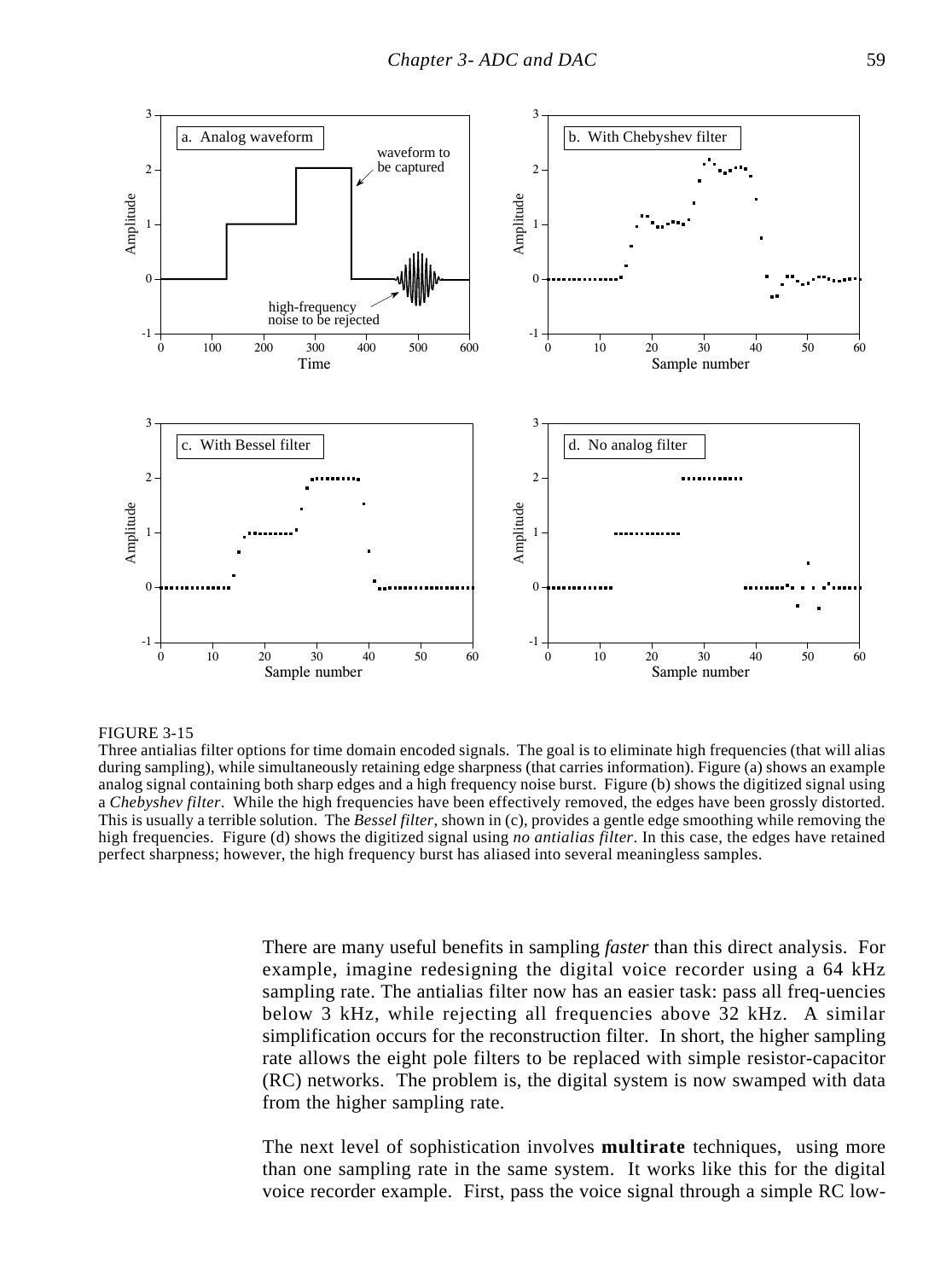pass filter and sample the data at 64 kHz. The resulting digital data contains the desired voice band between 100 and 3000 hertz, but also has an unusable band between 3 kHz and 32 kHz. Second, remove these unusable frequencies in *software*, by using a *digital* low-pass filter at 3 kHz. Third, resample the digital signal from 64 kHz to 8 kHz by simply discarding every seven out of eight samples, a procedure called **decimation.** The resulting digital data is equivalent to that produced by aggressive analog filtering and direct 8 kHz sampling.

Multirate techniques can also be used in the output portion of our example system. The 8 kHz data is pulled from memory and converted to a 64 kHz sampling rate, a procedure called **interpolation**. This involves placing seven samples, with a value of zero, between each of the samples obtained from memory. The resulting signal is a digital *impulse train*, containing the desired voice band between 100 and 3000 hertz, plus spectral duplications between 3 kHz and 32 kHz. Refer back to Figs. 3-6 a&b to understand why this it true. Everything above 3 kHz is then removed with a *digital* low-pass filter. After conversion to an analog signal through a DAC, a simple RC network is all that is required to produce the final voice signal.

Multirate data conversion is valuable for two reasons: (1) it replaces analog components with software, a clear economic advantage in massproduced products, and (2) it can achieve higher levels of performance in critical applications. For example, compact disc audio systems use techniques of this type to achieve the best possible sound quality. This increased performance is a result of replacing analog components (1% precision), with digital algorithms (0.0001% precision from round-off error). As discussed in upcoming chapters, digital filters outperform analog filters by *hundreds of times* in key areas.

# **Single Bit Data Conversion**

A popular technique in telecommunications and high fidelity music reproduction is **single bit ADC and DAC**. These are multirate techniques where a higher sampling rate is traded for a lower number of bits. In the extreme, only a single bit is needed for each sample. While there are many different circuit configurations, most are based on the use of **delta modulation**. Three example circuits will be presented to give you a flavor of the field. All of these circuits are implemented in IC's, so don't worry where all of the individual transistors and op amps should go. No one is going to ask you to build one of these circuits from basic components.

Figure 3-16 shows the block diagram of a typical delta modulator. The analog input is a voice signal with an amplitude of a few volts, while the output signal is a stream of digital ones and zeros. A comparator decides which has the greater voltage, the incoming analog signal, or the voltage stored on the capacitor. This decision, in the form of a digital one or zero, is applied to the input of the latch. At each clock pulse, typically at a few hundred kilohertz, the latch transfers whatever digital state appears on its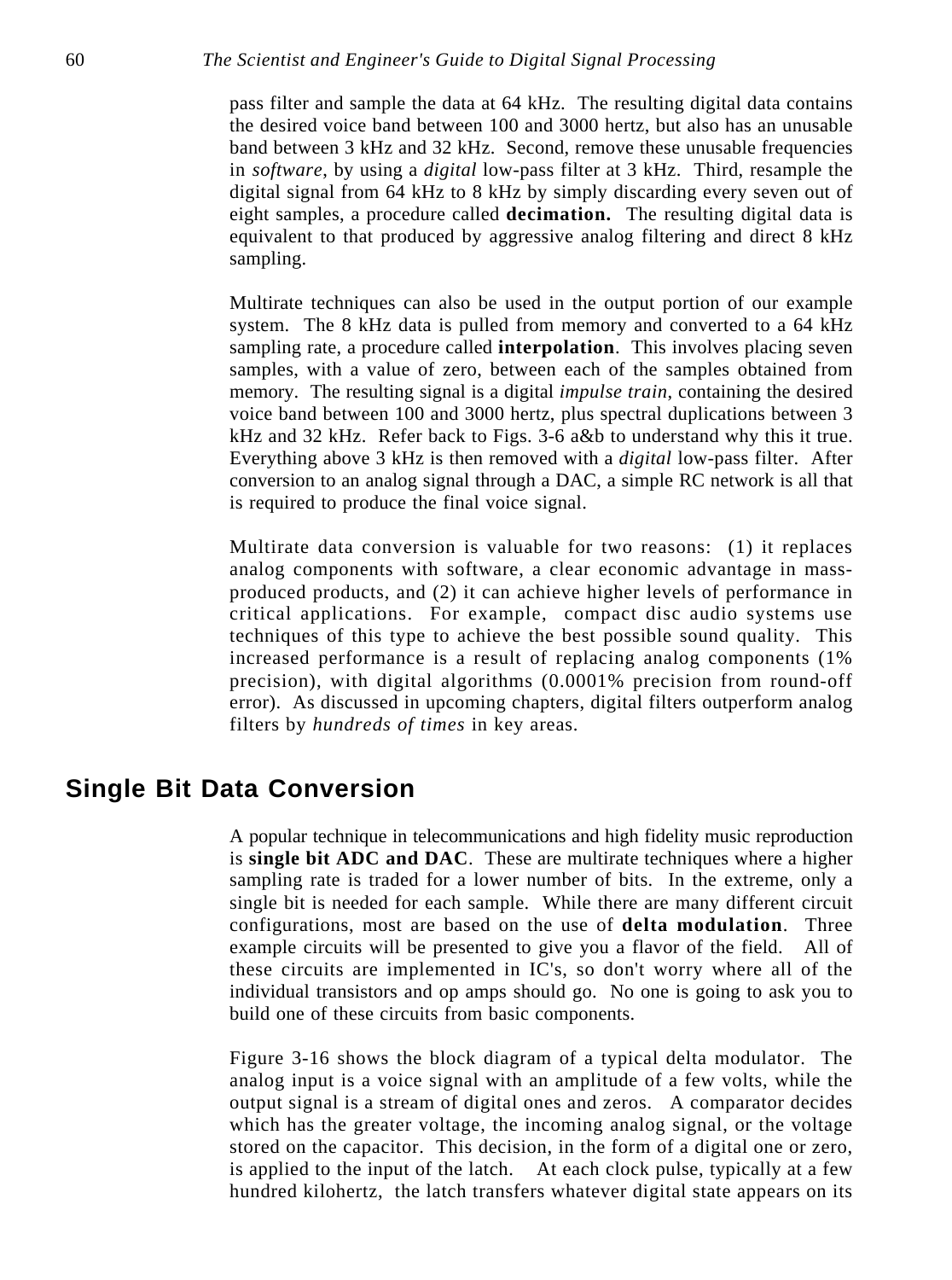

Block diagram of a delta modulation circuit. The input voltage is compared with the voltage stored on the capacitor, resulting in a digital zero or one being applied to the input of the latch. The output of the latch is updated in synchronization with the clock, and used in a feedback loop to cause the capacitor voltage to track the input voltage.

input, to its output. This latch insures that the output is synchronized with the clock, thereby defining the sampling rate, i.e., the rate at which the 1 bit output can update itself.

A feedback loop is formed by taking the digital output and using it to drive an electronic switch. If the output is a digital *one*, the switch connects the capacitor to a *positive charge injector*. This is a very loose term for a circuit that increases the voltage on the capacitor by a fixed amount, say 1 millivolt per clock cycle. This may be nothing more than a resistor connected to a large positive voltage. If the output is a digital *zero*, the switch is connected to a *negative charge injector*. This *decreases* the voltage on the capacitor by the same fixed amount.

Figure 3-17 illustrates the signals produced by this circuit. At time equal zero, the analog input and the voltage on the capacitor both start with a voltage of zero. As shown in (a), the input signal suddenly increases to 9.5 volts on the eighth clock cycle. Since the input signal is now more positive than the voltage on the capacitor, the digital output changes to a *one*, as shown in (b). This results in the switch being connected to the positive charge injector, and the voltage on the capacitor increasing by a small amount on each clock cycle. Although an increment of 1 volt per clock cycle is shown in (a), this is only for illustration, and a value of 1 millivolt is more typical. This staircase increase in the capacitor voltage continues until it exceeds the voltage of the input signal. Here the system reached an equilibrium with the output oscillating between a digital one and zero, causing the voltage on the capacitor to oscillate between 9 volts and 10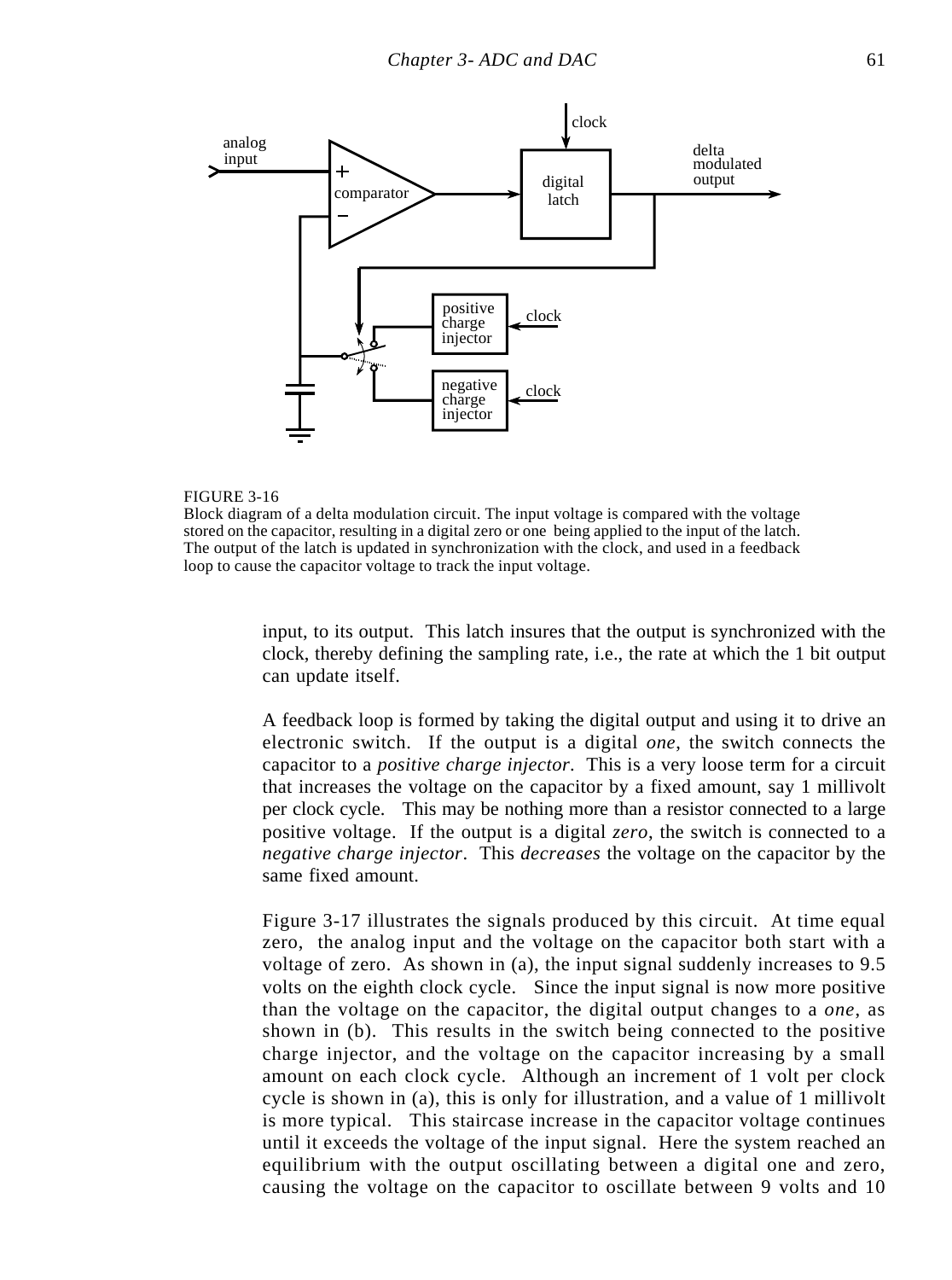volts. In this manner, the feedback of the circuit forces the capacitor voltage to track the voltage of the input signal. If the input signal changes very rapidly, the voltage on the capacitor changes at a constant rate until a match is obtained. This constant rate of change is called the **slew rate**, just as in other electronic devices such as op amps.

Now, consider the characteristics of the delta modulated output signal. If the analog input is *increasing* in value, the output signal will consist of more ones than zeros. Likewise, if the analog input is *decreasing* in value, the output will consist of more zeros than ones. If the analog input is constant, the digital output will alternate between zero and one with an equal number of each. Put in more general terms, the relative number of ones versus zeros is directly proportional to the *slope* (derivative) of the analog input.

This circuit is a cheap method of transforming an analog signal into a serial stream of ones and zeros for transmission or digital storage. An especially attractive feature is that all the bits have the same meaning, unlike the conventional serial format: *start bit, LSB,*  $\cdots$  *,MSB, stop bit*. The circuit at the receiver is identical to the feedback portion of the transmitting circuit. Just as the voltage on the capacitor in the transmitting circuit follows the analog input, so does the voltage on the capacitor in the receiving circuit. That is, the capacitor voltage shown in (a) also represents how the reconstructed signal would appear.

A critical limitation of this circuit is the unavoidable tradeoff between (1) maximum slew rate, (2) quantization size, and (3) data rate. In particular, if the maximum slew rate and quantization size are adjusted to acceptable values for voice communication, the data rate ends up in the MHz range. This is too high to be of commercial value. For instance, conventional sampling of a voice signal requires only about 64,000 bits per second.

A solution to this problem is shown in Fig. 3-18, the Continuously Variable Slope Delta (**CVSD**) modulator, a technique implemented in the Motorola MC3518 family. In this approach, the clock rate and the quantization size are set to something acceptable, say 30 kHz, and 2000 levels. This results in a terrible slew rate, which you correct with additional circuitry. In operation, a shift resister continually looks at the last four bits that the system has produced. If the circuit is in a slew rate limited condition, the last four bits will be all ones (positive slope) or all zeros (negative slope). A logic circuit detects this situation and produces an analog signal that increase the level of charge produced by the charge injectors. This boosts the slew rate by increasing the size of the voltage steps being applied to the capacitor.

An analog filter is usually placed between the logic circuitry and the charge injectors. This allows the step size to depend on how long the circuit has been in a slew limited condition. As long as the circuit is slew limited, the step size keeps getting larger and larger. This is often called a *syllabic filter*, since its characteristics depend on the average length of the syllables making up speech. With proper optimization (from the chip manufacturer's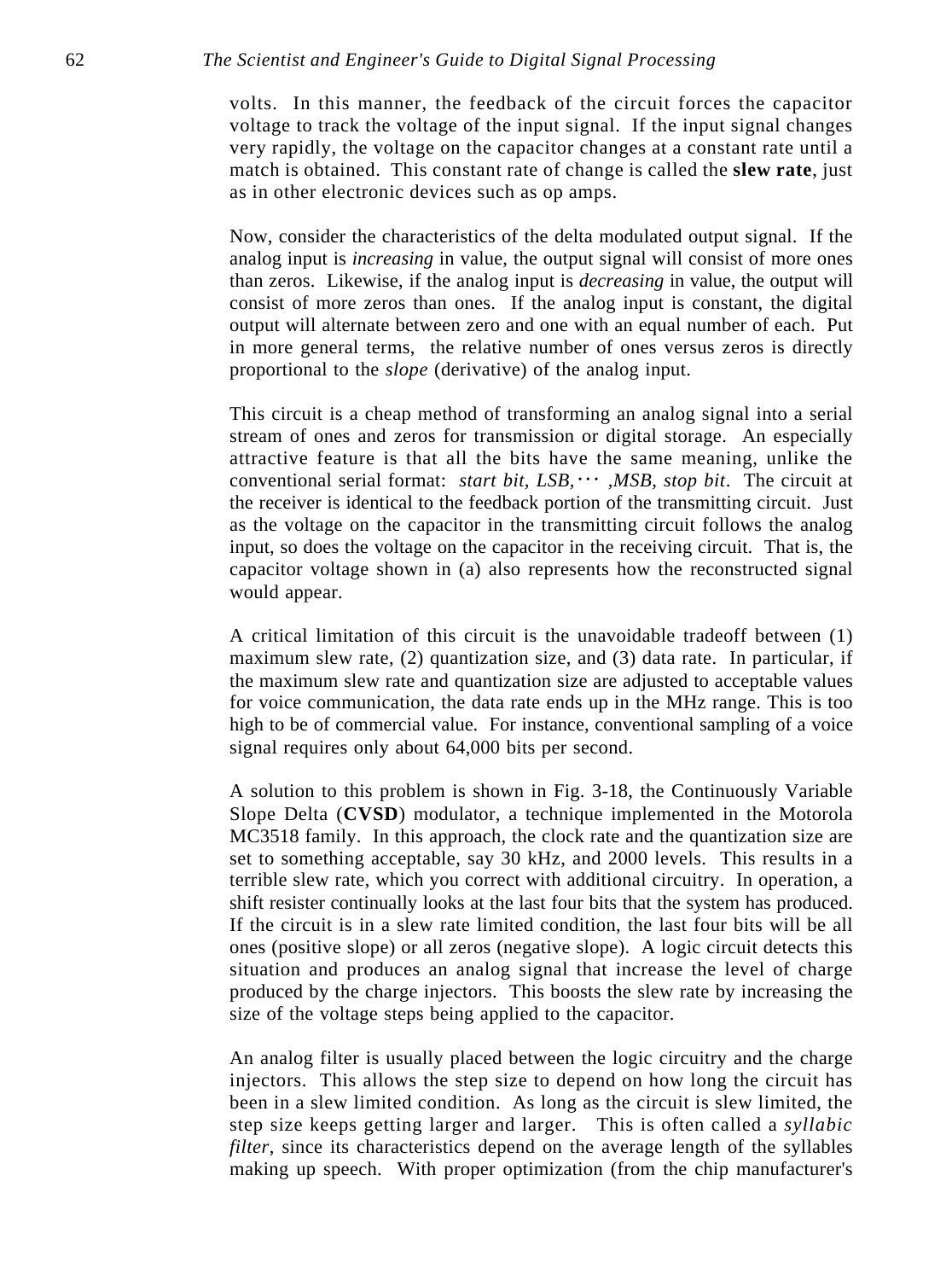



Example of signals produced by the delta modulator in Fig. 3-16. Figure (a) shows the analog input signal, and the corresponding voltage on the capacitor. Figure (b) shows the delta

> spec sheet, not your own work), data rates of 16 to 32 kHz produce acceptable quality speech. The continually changing step size makes the digital data difficult to understand, but fortunately, you don't need to. At the receiver, the analog signal is reconstructed by incorporating a syllabic filter that is identical to the one in the transmission circuit. If the two filters are matched, little distortion results from the CVSD modulation. CVSD is probably the easiest way to digitally transmit a voice signal.

> While CVSD modulation is great for encoding voice signals, it cannot be used for general purpose analog-to-digital conversion. Even if you get around the fact that the digital data is related to the *derivative* of the input signal, the *changing step size* will confuse things beyond repair. In addition, the DC level of the analog signal is usually not captured in the digital data.

> The **delta-sigma** converter, shown in Fig. 3-19, eliminates these problems by cleverly combining analog electronics with DSP algorithms. Notice that the voltage on the capacitor is now being compared with ground potential. The feedback loop has also been modified so that the voltage on the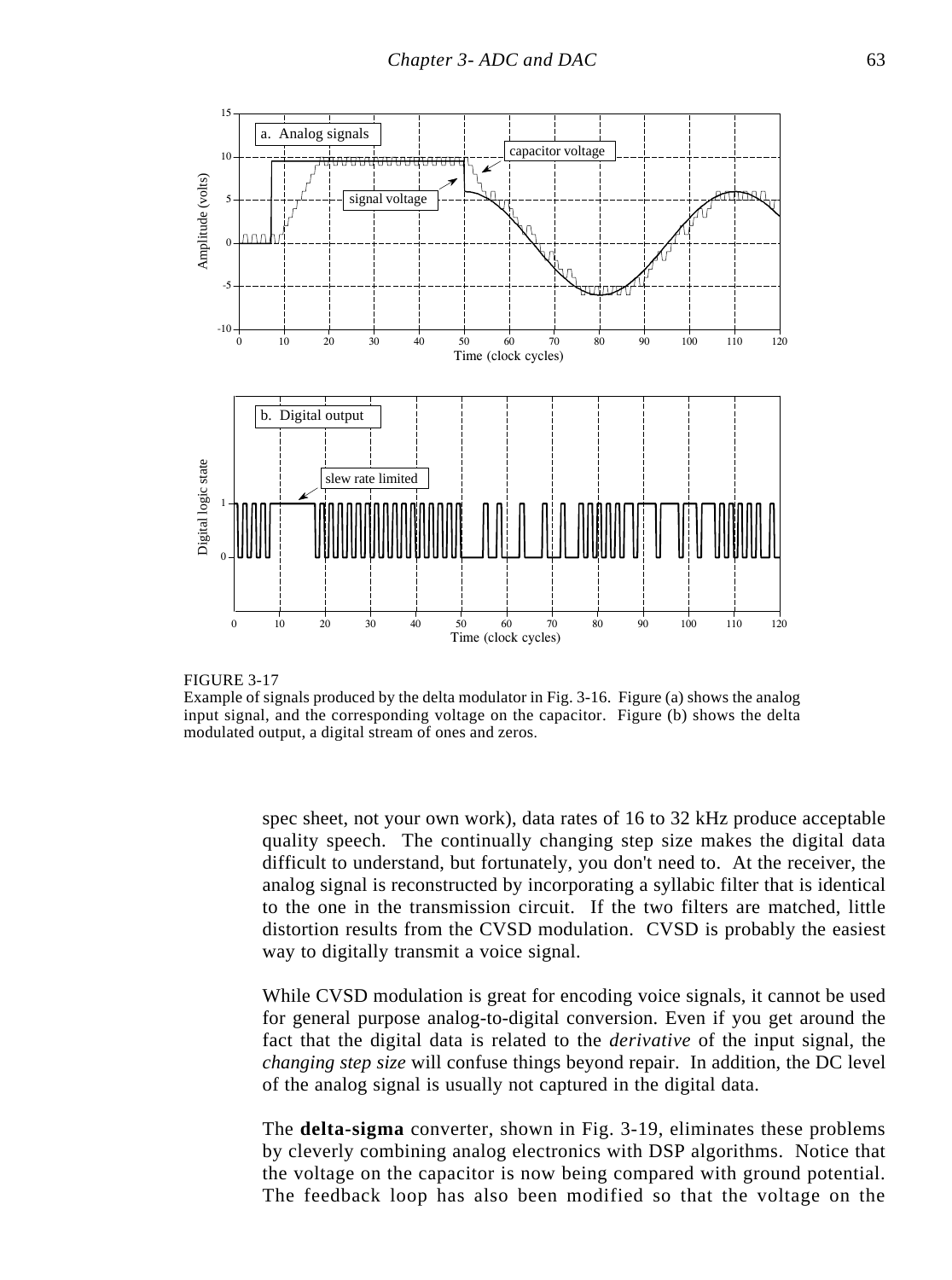



capacitor is *decreased* when the circuit's output is a digital *one*, and *increased* when it is a digital *zero*. As the input signal increases and decreases in voltage, it tries to raise and lower the voltage on the capacitor. This change in voltage is detected by the comparator, resulting in the charge injectors producing a *counteracting* charge to keep the capacitor at zero volts.

If the input voltage is positive, the digital output will be composed of more ones than zeros. The excess number of ones being needed to generate the *negative* charge that cancels with the *positive* input signal. Likewise, if the input voltage is negative, the digital output will be composed of more zeros than ones, providing a net positive charge injection. If the input signal is equal to zero volts, an equal number of ones and zeros will be generated in the output, providing an overall charge injection of zero.

The relative number of ones and zeros in the output is now related to the *level* of the input voltage, not the *slope* as in the previous circuit. This is much simpler. For instance, you could form a 12 bit ADC by feeding the digital output into a counter, and counting the number of *ones* over 4096 clock cycles. A digital number of 4095 would correspond to the maximum positive input voltage. Likewise, digital number 0 would correspond to the maximum negative input voltage, and 2048 would correspond to an input voltage of zero. This also shows the origin of the name, *delta-sigma*: delta modulation followed by summation (sigma).

The ones and zeros produced by this type of delta modulator are very easy to transform back into an analog signal. All that is required is an analog lowpass filter, which might be as simple as a single RC network. The high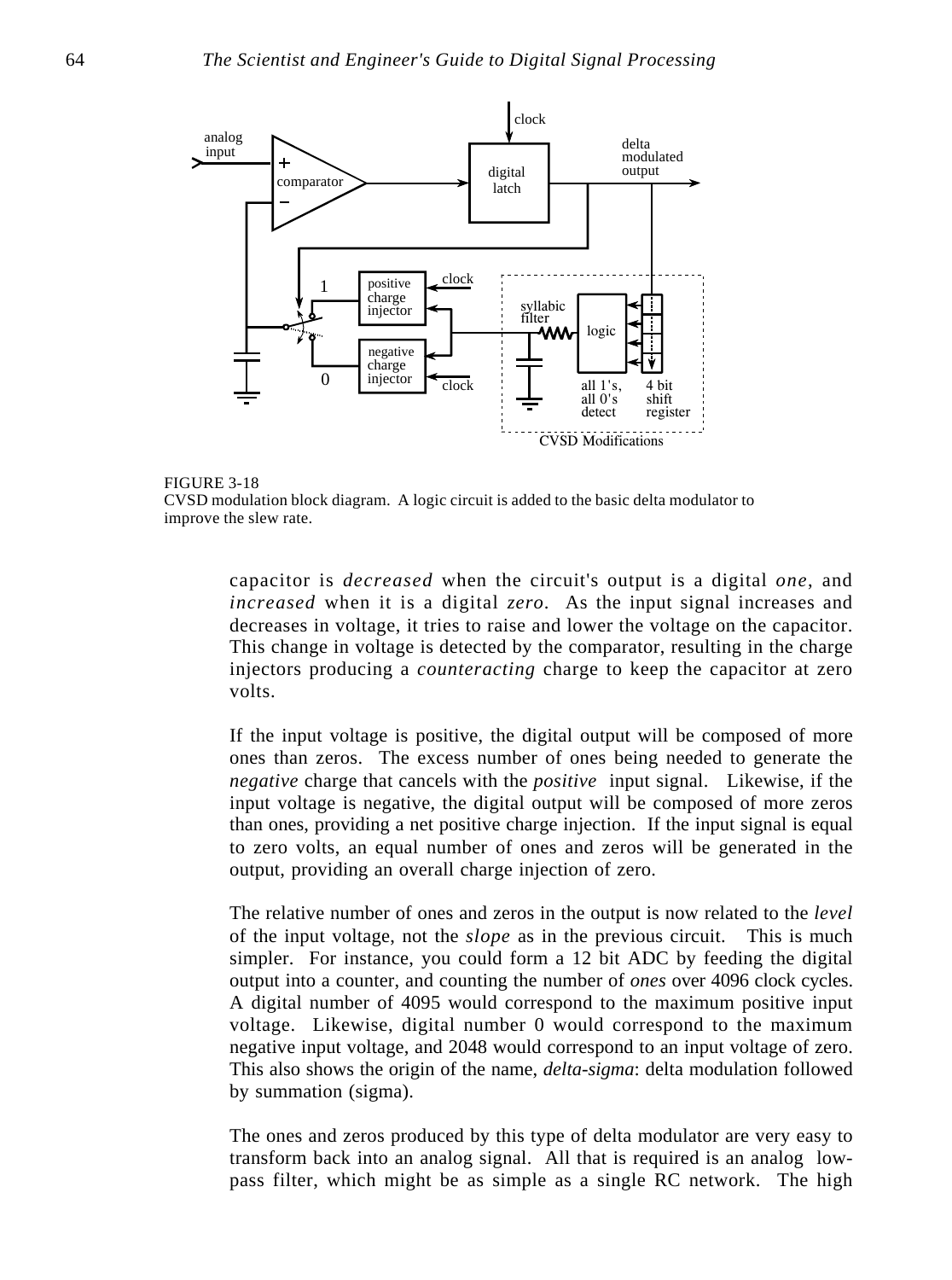

Block diagram of a delta-sigma analog-to-digital converter. In the simplest case, the pulses from a delta modulator are counted for a predetermined number of clock cycles. The output of the counter is then latched to complete the conversion. In a more sophisticated circuit, the pulses are passed through a digital low-pass filter and then resampled (decimated) to a lower sampling rate.

and low voltages corresponding to the digital ones and zeros average out to form the correct analog voltage. For example, suppose that the ones and zeros are represented by 5 volts and 0 volts, respectively. If 80% of the bits in the data stream are *ones*, and 20% are *zeros*, the output of the low-pass filter will be 4 volts.

This method of transforming the single bit data stream back into the original waveform is important for several reasons. First, it describes a slick way to replace the counter in the delta-sigma ADC circuit. Instead of simply counting the pulses from the delta modulator, the binary signal is passed through a *digital* low-pass filter, and then *decimated* to reduce the sampling rate. For example, this procedure might start by changing each of the ones and zeros in the digital stream into a 12 bit sample; ones become a value of 4095, while zeros become a value of 0. Using a digital low-pass filter on this signal produces a digitized version of the original waveform, just as an analog lowpass filter would form an analog recreation. Decimation then reduces the sampling rate by discarding most of the samples. This results in a digital signal that is equivalent to direct sampling of the original waveform.

This approach is used in many commercial ADC's for digitizing voice and other audio signals. An example is the National Semiconductor ADC16071, which provides 16 bit analog-to-digital conversion at sampling rates up to 192 kHz. At a sampling rate of 100 kHz, the delta modulator operates with a clock frequency of 6.4 MHz. The low-pass digital filter is a 246 point FIR, such as described in Chapter 16. This removes all frequencies in the digital data above 50 kHz,  $\frac{1}{2}$  of the eventual sampling rate. Conceptually, this can be